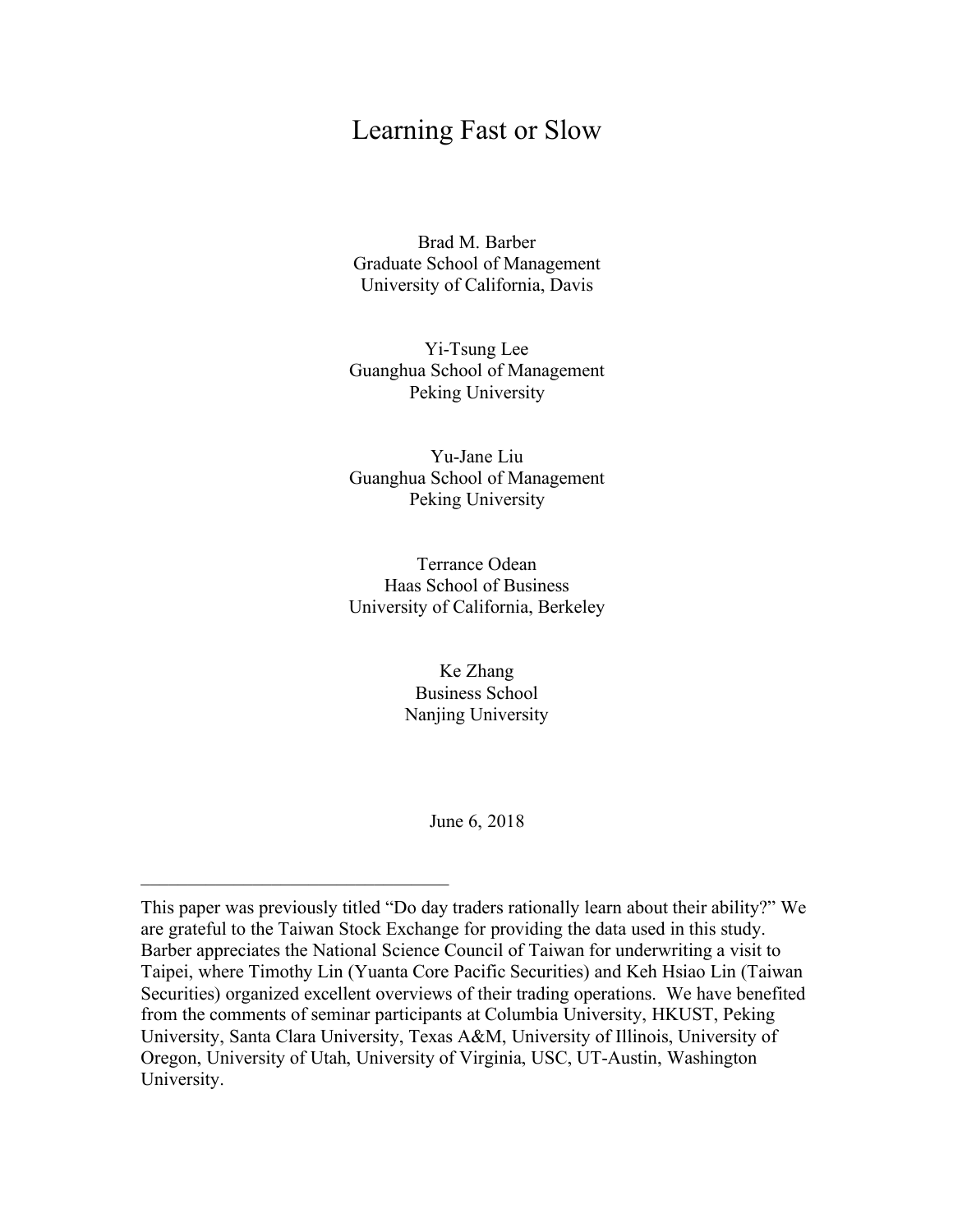#### Learning Fast or Slow

#### **Abstract**

We analyze the performance of and learning by individual investors who engage in day trading in Taiwan from 1992 to 2006 and test the proposition that individual investors rationally speculate as day traders in order to learn whether they possess superior trading ability. Consistent with models of both rational and biased learning, we document that unprofitable day traders are more likely to quit than profitable traders. Inconsistent with models of rational speculation and learning, we document that the aggregate performance of day traders is negative, the vast majority of day traders are unprofitable, and many persist despite an extensive experience of losses.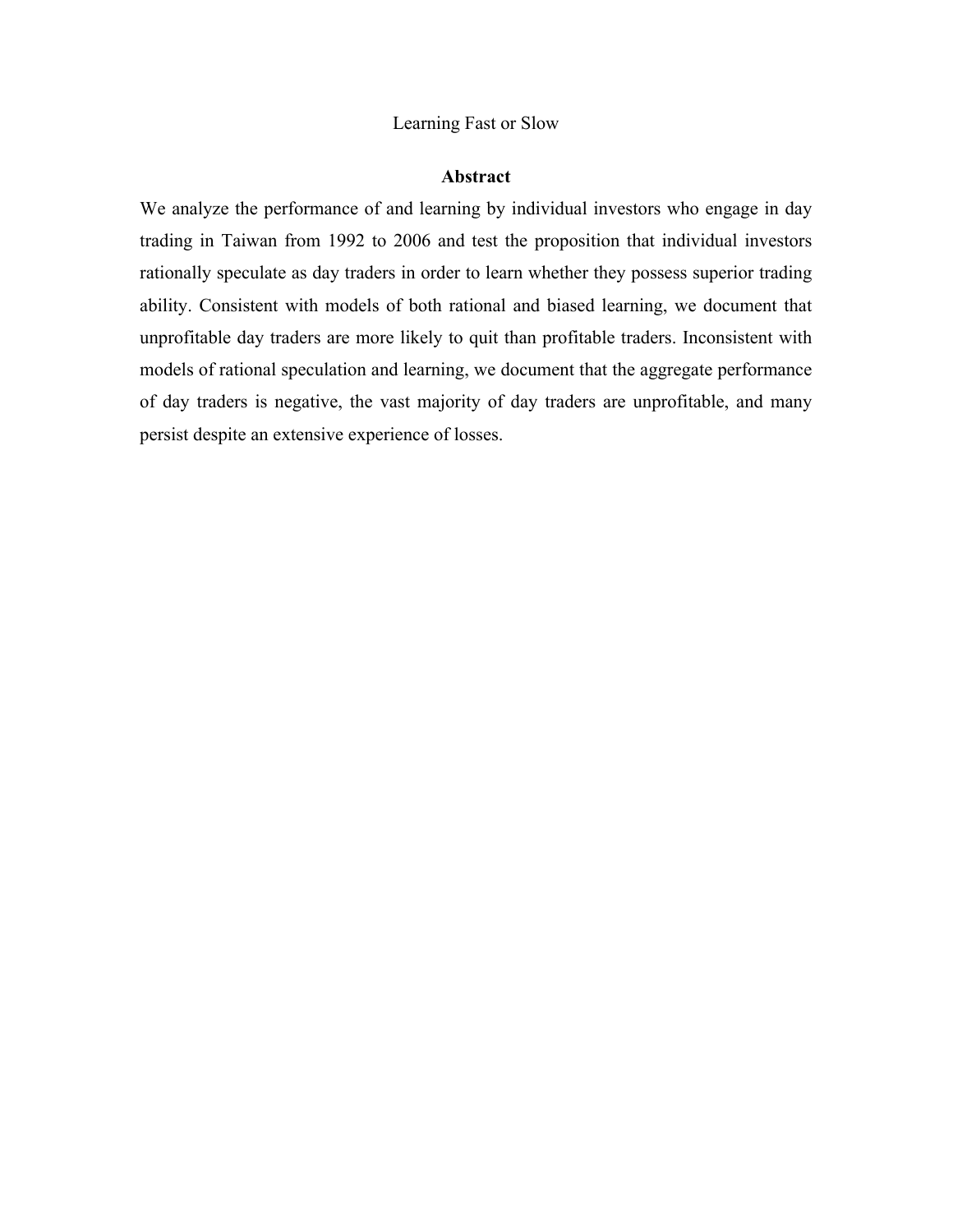In rational learning models (Mahani and Bernhardt (2007), Linnainmaa (2010), Lubensky (2017)), investors rationally chooses to trade speculatively—knowing that most other individuals lose money through speculation—in order to learn whether or not she has the ability to reliably profit through speculation. In these models, investors do not initially know their own abilities and rationally infer their abilities by observing their trading performance. Gervais and Odean (2001) present a model in which biased learning leads successful investors to become overconfident. In this model, too, investors do not initially know their own abilities and must infer their abilities from performance. However, when they are successful, these investors irrationally attribute success disproportionately to their ability rather than luck, leading investors to overestimate their own abilities and trade too aggressively; even investors with more past failures than successes may become overconfident by overweighting their successes.

We test the predictions of rational Bayesian learning models by analyzing the performance of day traders in Taiwan. We focus on day traders, those who buy and sell the same stock within a day, as these traders are almost surely speculators. Using the complete transaction data for the Taiwan Stock Market over 15 years (1992 to 2006), we find evidence of learning among day traders. The majority of day traders quit relatively quickly (more that 75% of all day traders quit within two years), and poor performers are more likely to quit. These results are consistent with the models of both rational and biased learning. In this respect, our paper complements the emerging evidence that learning is an important factor in the behavior of individual investors. Using Finnish data, Seru, Shumway, and Stoffman (2010) document investors not only learn about their ability by trading, but also get better with experience. Using Indian data, Campbell, Ramadorai, and Ranish (2014) document experienced investors generally behave in a manner consistent with the recommendations of finance theory. Linnainmaa (2010) calibrates a structural model in which investors rationally learn about their ability through trading using trading records of active individual Finnish investors. Consistent with the prediction of his model, investors are more likely to increase trade size after successful trades and more likely to decrease trade size or quit trading after unsuccessful trades. Furthermore, the size and quitting effects are stronger early in an investor's career, when his or her prior beliefs about ability are more diffuse. Using US broker data, Nicolosi,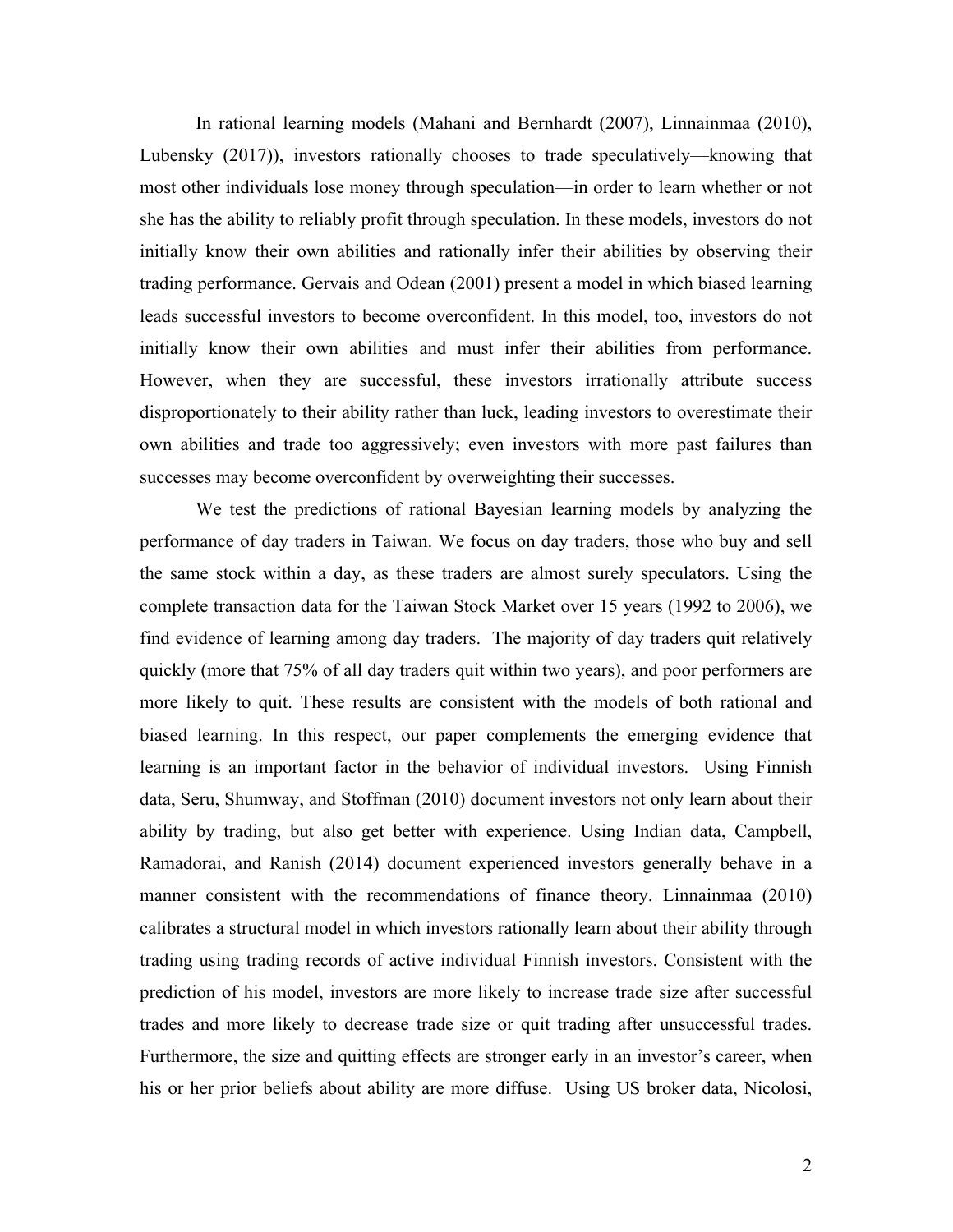Peng, and Zhu (2009) show that trade intensity increases following signals of strong performance. Analyzing data from the National Stock Exchange in India, De et. al. (2010) document that investors increase trading in response to recent profits and that the sign of profits matters more than their magnitude.

Previous tests of rational learning models of trading have focused primarily on confirming evidence, e.g., do investors increase (decrease) trading in response to successful (unsuccessful) trades? To properly test these models it is, however, equally or more important to also look for disconfirming evidence. While we, too, find clear evidence of learning, we also document behavior that is not consistent with rational Bayesian learning as modeled by Mahani and Bernhard (2007), Linnainmaa (2010), and Lubensky (2017) for two reasons:

First, if the entry (and exit) of new speculators who are testing their trading acumen is stable over time, then the sign of the expected lifetime profits of new speculators is the same as that of aggregate speculator profits. Therefore risk-averse or risk-neutral potential speculators with no special prior knowledge of their abilities should only "trade to learn" if aggregate speculator profits are positive. In fact, using complete data for the Taiwan market, the aggregate performance of day traders net of fees is negative in each of the 15 years that we study. A profit-maximizing risk-averse (or riskneutral) Bayesian investor would not enter a market if her expected lifetime profits were negative.

Second, though performance affects day trader survival, many traders persist after extended periods of losses. In one analysis spanning 1993-2005, we analyze how past performance affects traders willingness to continue. Specifically, we sort traders based on the number of days they have engaged in day trading as of the end of the previous month and on the past profitability of their intraday trades net of trading costs. To have an accurate measure of day trading experience, we exclude traders who day traded in 1992. Previously unprofitable traders with 50 or more days of past day trading experience have a 95.3% probability of day trading again in the next 12 months, while previously profitable traders with 50 or more days of past day trading experience have a 96.4% probability doing so. So, not only do experienced day traders with histories of losses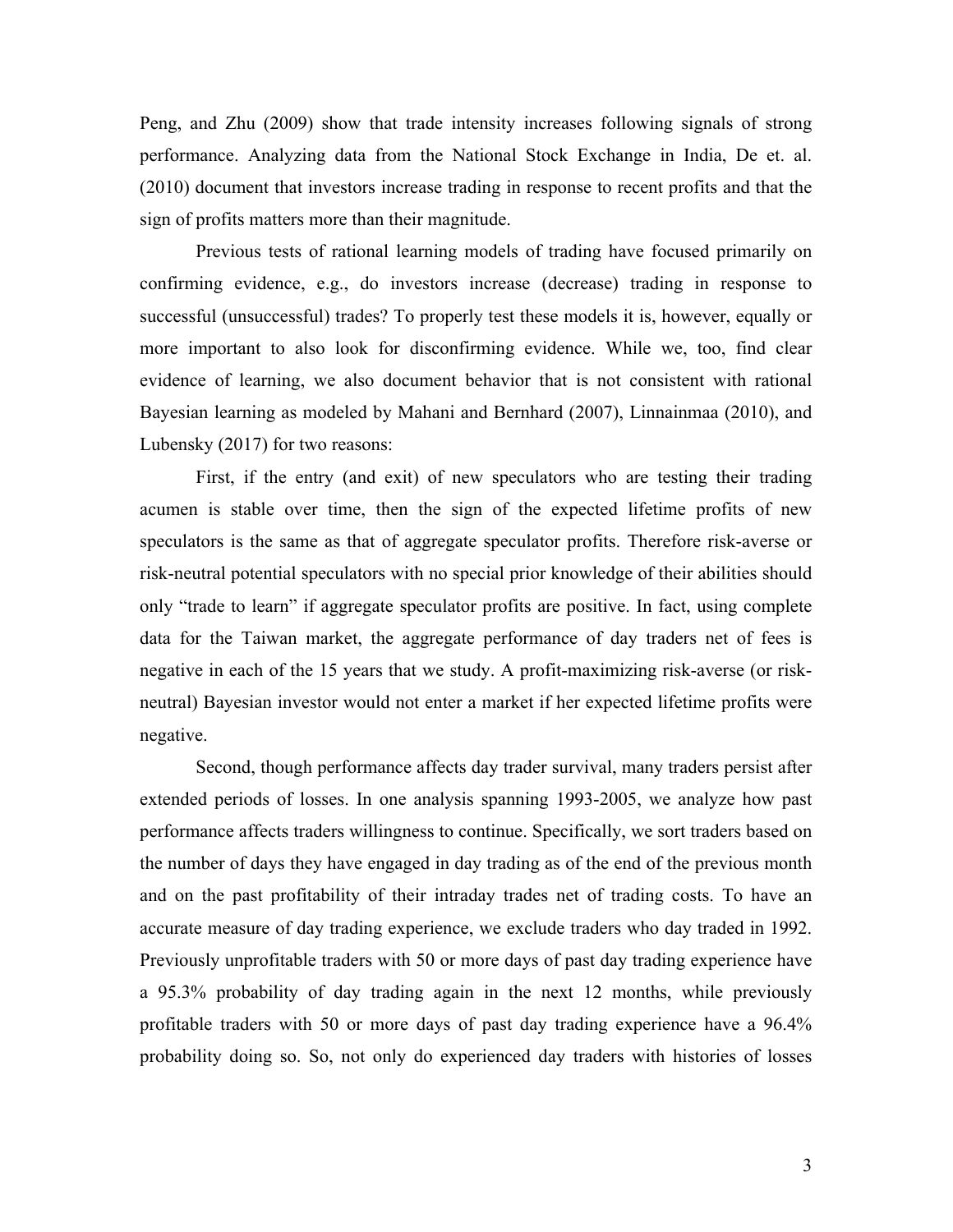persist in day trading, they do so at nearly the same rate day traders who have been profitable.

In a second analysis, we document the 97% of day traders and over 90% of day trading volume can be traced to investors with predictable losses based on their past experience and performance. Specifically, we sort day traders into six groups based on their past experience. Within each experience group, we further partition investors based on whether their past profits net of trading costs are positive or negative. Thus, we are left with 12 groups based on the double-sort of past experience and past profitability. Among these 12 groups, only the profitable and most experienced investors predictably earn future profits net of trading costs. However, these investors represent less than 3% of all day traders and less than 10% of all day trading volume. Put differently, 97% of day traders can expect to lose money from trading and more than 90% of all day trading volume can be traced to investors who predictably lose money.

Our research fits into the large literature on the behavior and performance of individual investors. Several papers document that individual investors hurt their performance by trading. Odean (1999) analyzes trading at a large discount broker and documents the stocks bought by individuals underperform the stocks sold. Barber and Odean (2000, 2001) analyze the positions of investors at a large discount broker and document they earn reliably negative returns mostly because of trading costs. Grinblatt and Keloharju (2000) document individual investors underperform in Finland, which Linnainmaa (2010) argues is mostly a result of unmonitored limit orders. Barber, Lee, Liu, and Odean (2009) document underperformance for all individual investors in Taiwan.<sup>1</sup>

While there are host of sensible reasons to trade (e.g., a need for liquidity or portfolio rebalancing), the studies cited above generally conclude the majority of observed trade is speculative. Thus, the documented underperformance of individual investors raises the question of why individual investors trade speculatively and poorly.

<sup>&</sup>lt;sup>1</sup> Kaniel, Saar, and Titman (2008), Barber, Odean, and Zhu (2009), Kelley and Tetlock (2013), and Boehmer, Jones, and Zhang (2017) use different datasets, but all three studies document the buy imbalance of retail investors positively predicts stock returns at short horizons (up to one week) in the U.S. Barber, Odean, and Zhu (2009) document reversals at longer horizons, while Kaniel, Saar, and Titman (2008), Kelley and Tetlock (2013), and Boehmer, Jones, and Zhang (2017) do not find evidence of reversals.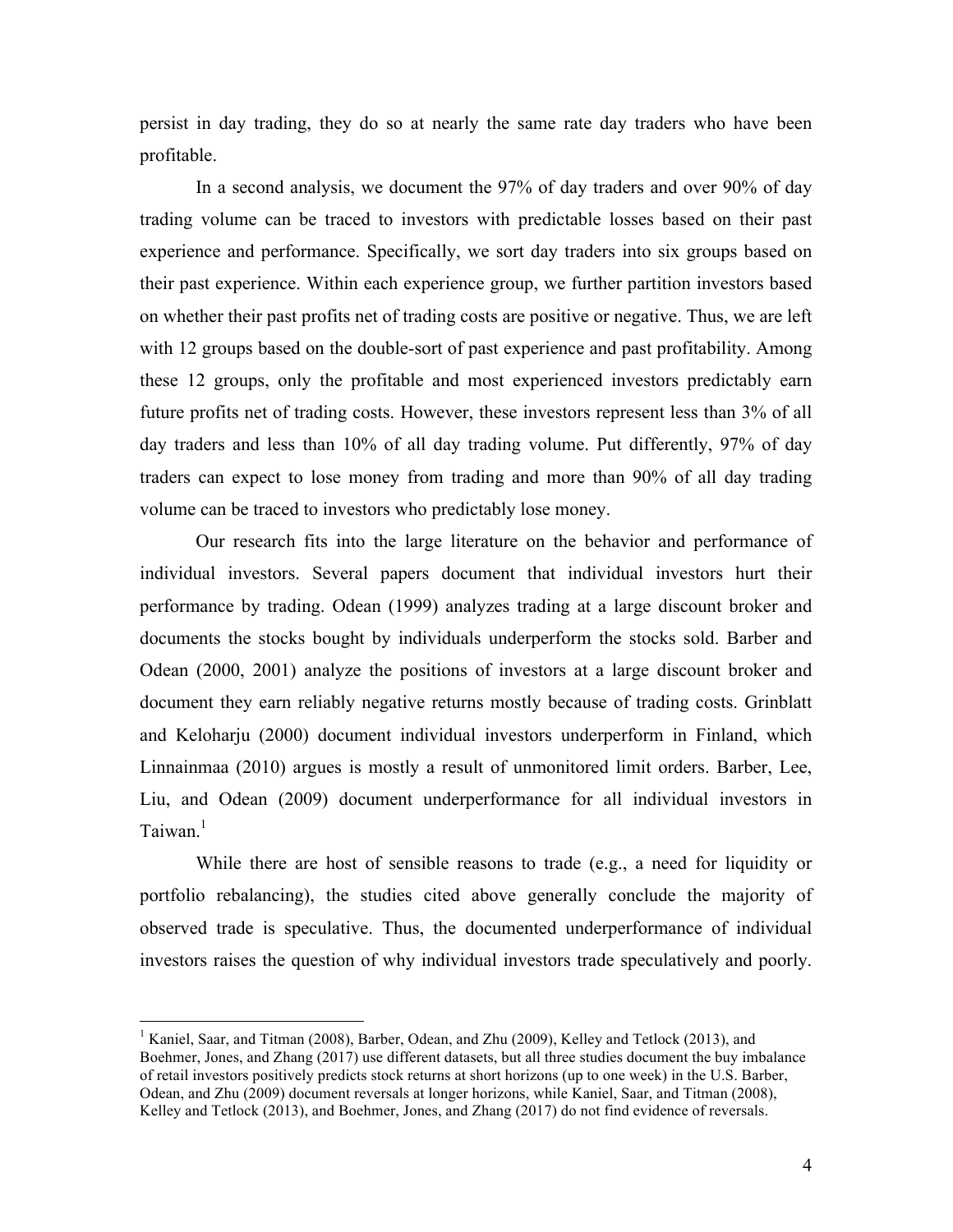Three prominent explanations for the deleterious trading of individual investors have emerged in the literature: overconfidence, entertainment, and learning.

In theoretical models of overconfidence, overconfident traders trade too much and to their detriment (Odean (1998), Gervais and Odean (2001), Caballe and Sakovics  $(2003)$ .<sup>2</sup> Consistent with the predictions of these models, investors who trade most perform worse (Barber and Odean, 2000). Glaser and Weber (2007) match survey data to trading records for individual investors and document investors-based scores of overconfidence correlate with trading activity. Biais, Hilton, Mazurier, and Pouget (2005) use an experimental asset market to document calibration-based overconfidence reduces trade performance, and Deaves, Luders, and Luo (2008) provide experimental evidence that calibration-based overconfidence induces additional trade.

Perhaps investors engage in losing trades because it's entertaining. Several bits of empirical evidence support entertainment motives as a mechanism that generates trade. Dorn and Sengmueller (2009) match survey responses and administrative records at a German broker and document investors who report enjoying investors or gambling have twice the turnover rates of their peers. Grinblatt and Keloharju (2009) conjecture that investors trade as a form of sensation seeking. To test this conjecture, they document that investors with more speeding tickets tend to trade more aggressively. Moreover, the introduction of a national lottery in Taiwan reduced trading by individual investors (Barber, Lee, Liu, and Odean (2008), Gao and Lin (2014)). Dorn, Dorn, and Sengmueller (2015) provide similar evidence using multistate U.S., California, and German lotteries.

In theory, learning provides a rational explanation for speculative trading as modeled in Mahani and Bernhardt (2007) and Linnainmaa (2011). Mahani and Bernhardt (2007, p.1334) conclude that their model indicates "Most inexperienced traders realize losses, conclude that they are unlikely to be skilled, and leave the markets; survivors expand their trades and make more profits. Learning produces the aggressive trading that is traditionally attributed to psychological biases." Linnainmaa (2011, p.163) writes "… a stylized learning model approximates household trading decision remarkably well." Seru et. al. (2010) similarly argue that traders learn from experience and, as a result, trading

 $2$  In related work, Daniel, Hirshleifer, and Subrahmanyam (1998) argue that investor overconfidence and self-attribution bias can lead to market under- and overreactions.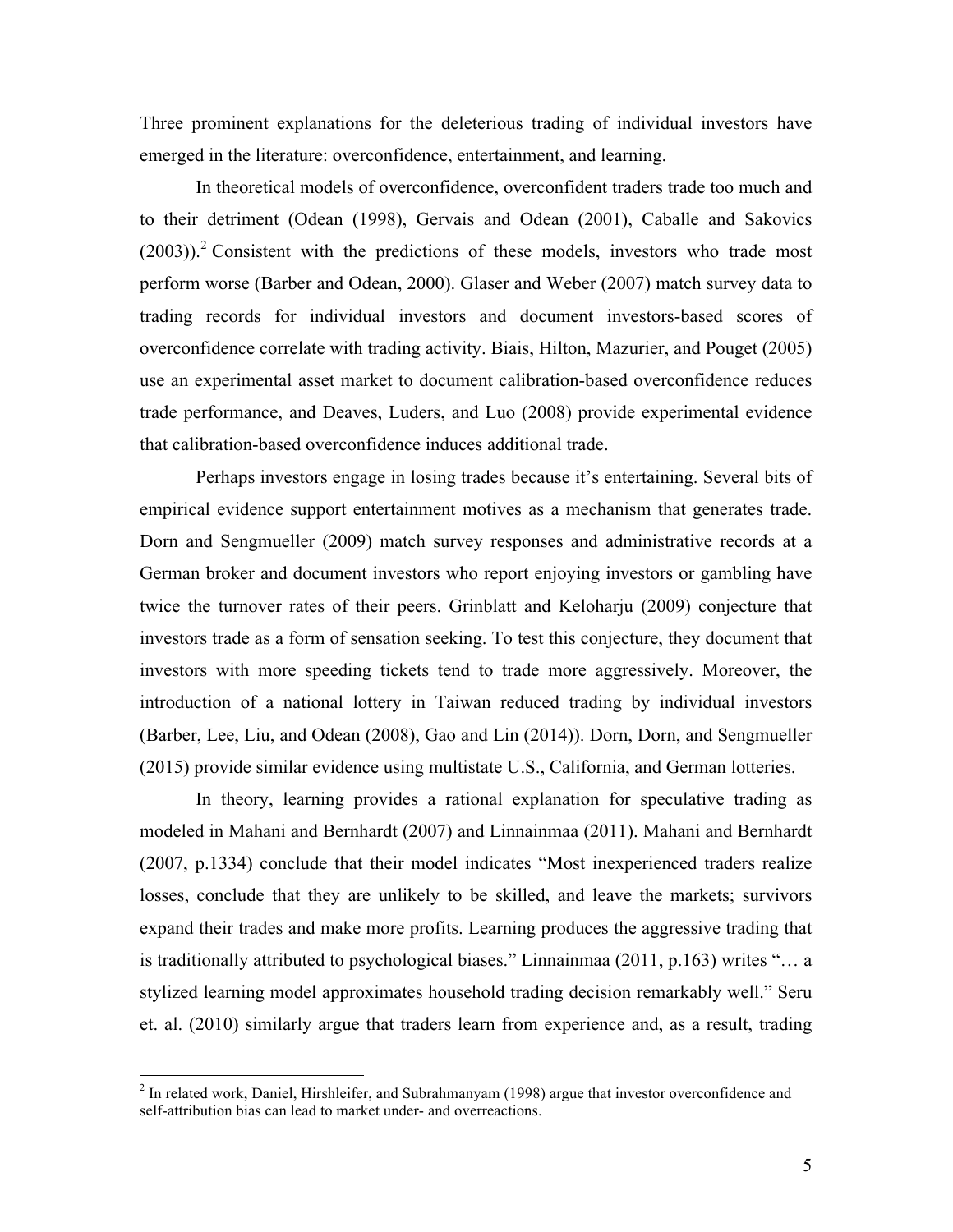ability improves with experience. They conclude (p. 733) "an open question in the literature is why there is such high trading volume, particularly among seemingly uninformed individual investors. Our results indicate that such trading may be rational; investors may be aware that they will learn from experience and trade in order to learn." While these papers do not dismiss behavioral motives for trade, they make a strong case that learning could explain much of observed trading behavior.

But does it? For tens of thousands of Taiwanese day traders the answer is clearly "no." In expectation the lifetime profits from day trading are negative. Though profitable traders stay in the market longer than unprofitable traders, the unconditional likelihood of becoming predictably profitable is so low that a risk adverse investor would not undertake day trading in hopes of becoming one of the few. Of course, a few investors with unusual abilities such as extraordinary mathematical skills, might rationally anticipate becoming successful day traders. But each unusual investor with a positive exante expectation of profitable day trading reduces the expected day trading returns of the ordinary investors. Furthermore, experienced day traders with a history of net losses persist in trading at nearly the same rate as those with a history of gains. Given the overwhelming lack of profitability of day traders and the persistence of trading in the face of losses, rational trading to learn cannot account for "high trading volume … among seemingly uninformed individual investors." If these traders are trading to learn, they are learning slowly.

# **I. Learning by Speculators**

The suggestion that investors learn from experience is neither novel nor controversial.<sup>3</sup> Learning is a ubiquitous feature of human experience. From a welfare and policy perspective, the question is not whether investors learn, but how well they learn. In this section we develop testable predications that emanate from a rational model of learning and highlight the predictions would discriminate between rational and biased models of learning.

<sup>&</sup>lt;sup>3</sup> A number of papers document investor learning in various forms including Feng and Seasholes (2005), Seru, Shumway, and Stoffman (2007), Nicolosi, Peng, and Zhu (2009), Chiang, Hirshleifer, Qian, and Shreman (2010), Choi, Laibson, Madrian and Metrick (2010), De, Gondhi, and Pochiraju (2010), and Odean, Strahilesvitz, and Barber (2010).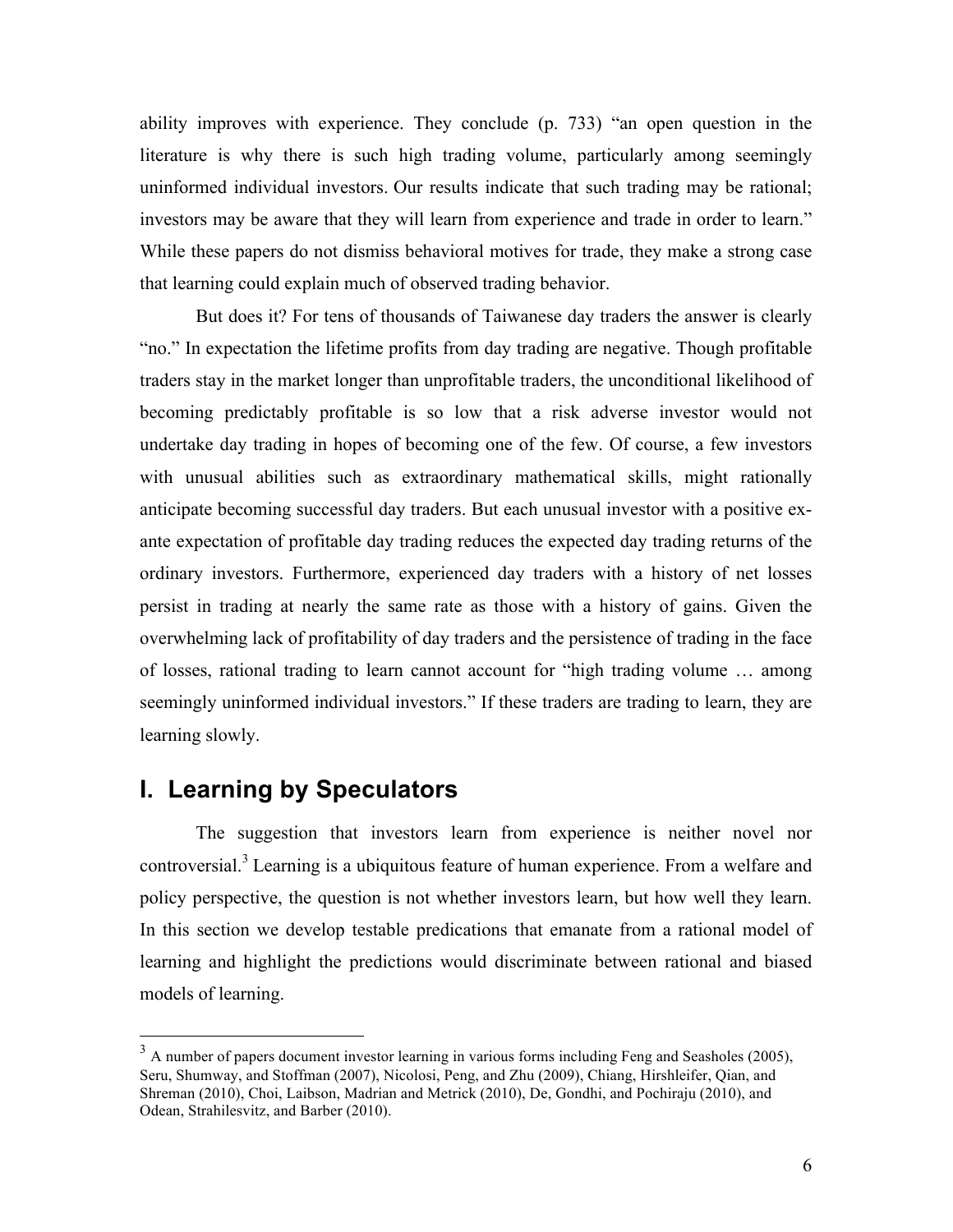Mahani and Bernhardt (2007) argue that rational Bayesian learning can explain several empirical regularities: cross-sectionally, most speculators lose money; large speculators outperform small speculators; past performance positively effects subsequent trade intensity; most new traders lose money and cease speculation; and performance shows persistence. Similar to Mahani and Bernhardt (2007), Linnainmaa (2010) develops a structural model of rational learning. Using trading data from Finland, he finds investors with poor performance are likely to quit and trading intensity increases following good performance.

In Mahani and Bernhardt (2007), novice speculators lose while the experienced profit. However, in equilibrium, for the expected life-time profits of prospective speculators to positive, aggregate profits earned by speculators must be profitable. To see the logic behind this assertion, consider the following simple, concrete, example. Suppose that 21 new speculators try trading each year. Only one of these has skill; 20 are unskilled. Unskilled speculators trade for one year, lose \$1, and quit. Skilled speculators trade for 10 years, earn \$1 each year and quit. In steady state (after 10 years), aggregate speculator profits each year are -\$10, with 20 new and unskilled traders who lose \$1 and 10 skilled traders who make \$1. Because skilled speculators stay in the market longer, skilled speculators account for a greater fraction of active speculators (i.e., 10/30) than of new speculators (i.e., 1/21). Expected lifetime profits for a new speculator are  $(1/21)\$10 + (20/21)(-\$1) = -\$0.476$ . Note that aggregate annual profits divided by the number of new speculators each year are equal to expected lifetime profits (i.e., -\$10/21 =-\$0.476) and that aggregate annual profits divided by the number of all speculators trading in a year (e.g.,  $-\$10/30 = -\$0.333$ ) are of the same sign but lower magnitude than expected lifetime profits. Thus, when aggregate profits are negative, they provide an upper limit to the unconditional expected lifetime profits of a speculator. Furthermore, since skilled speculators stay in the market longer than unskilled, in equilibrium the proportion of traders in the market at any time who have skill is greater than the unconditional probability that a new trader has skill. (E.g.,  $10/30^{th}$  vs  $1/21^{st}$  in our example). If traders have rational prior beliefs about the unconditional expected lifetime profits from engaging in speculations, then the aggregate performance of speculators should be positive. This leads to our first null hypothesis: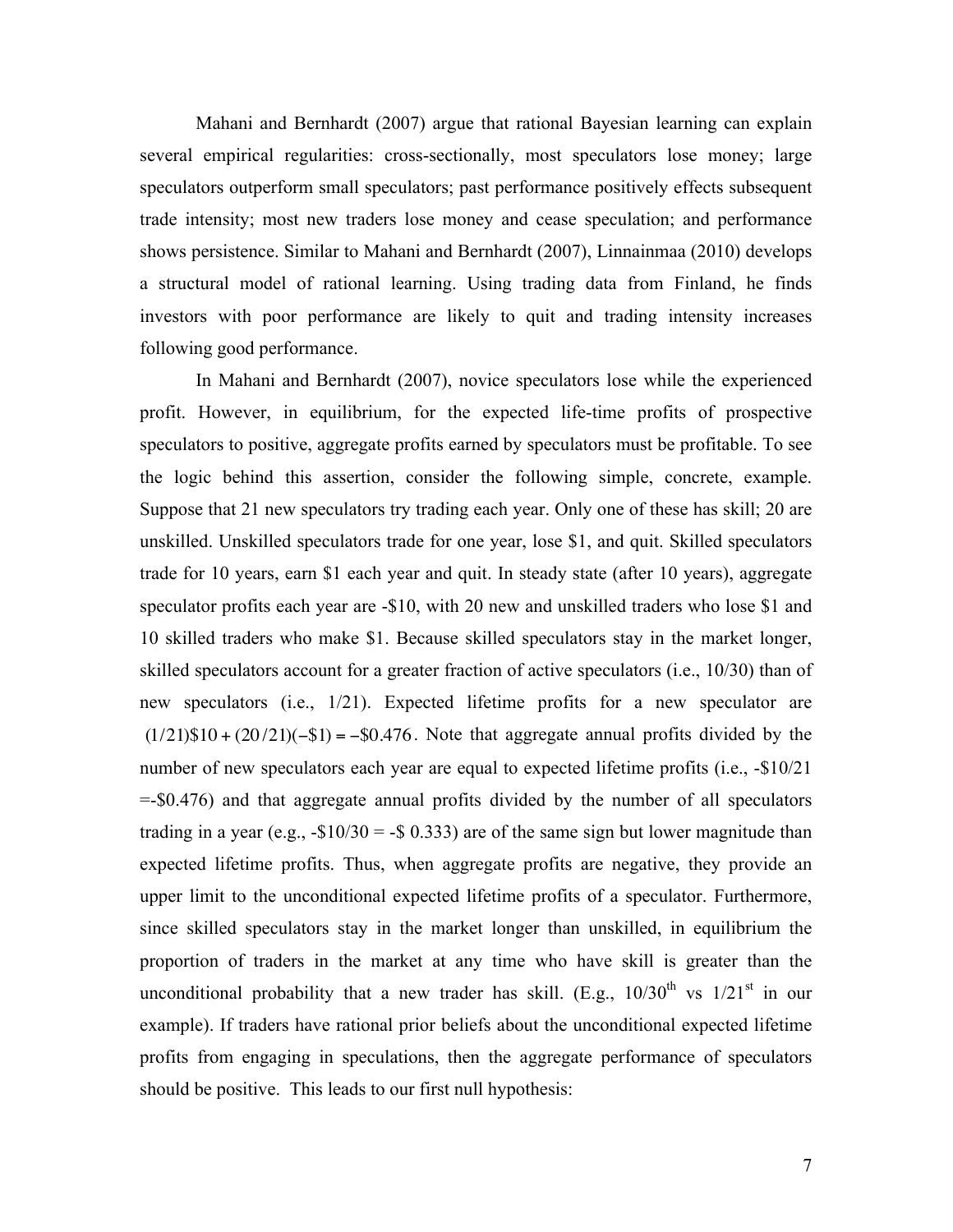H1: The aggregate net performance of day traders is positive (non-negative). The alternative is that the aggregate net performance of day traders is negative. This is consistent with traders holding biased prior beliefs about the unconditional expected lifetime profits from trying day trading.

In the rational learning models, unsuccessful traders quit trading after the accumulation of negative signals outweighs their positive initial prior beliefs about their ability. Gervais and Odean (2001) develop a model in which investors take too much credit for their success and thus, relative to a Bayesian, overweight successes when learning about their ability. In their model, too, successful investors have more ability than unsuccessful ones and investors respond to good performance by trading more aggressively. In contrast to the rational Bayesian model, their model can also explain persistent trading by previously unsuccessful traders; these traders put too much weight on successes and too little on failures when updating beliefs about their abilities.

Persistent trading in the face of losses is not consistent with the models of rational learning. However, it is difficult to disentangle whether an unprofitable day trader is persisting because of biased learning or biased priors beliefs. Without a clear and accurate model of quickly traders should learn from losses coupled with estimates of prior beliefs, one cannot say precisely how quickly unsuccessful rational traders should quit. We present evidence of remarkable trading persistence in the face of losses, for example, nearly 3/4ths of day-trading volume is generated by unsuccessful day-traders with at least 10 days of day trading experience and, in an average month, only 9% of those day traders who have 400 or more days of day trading experience have earned positive lifetime intraday net returns. This perverse persistence might results from biased prior beliefs, biased learning, or both.

The rational learning models predict that unsuccessful speculators will quit while successful speculators are likely to persist. Thus—irrespective of prior beliefs—the rational learning models predict our second null hypothesis:

H2: Experienced day traders with previous net losses will stop trading speculatively.

Under Gervais and Odean's biased learning model, it is possible for unsuccessful traders to become overconfident, and more active traders, if their learning bias is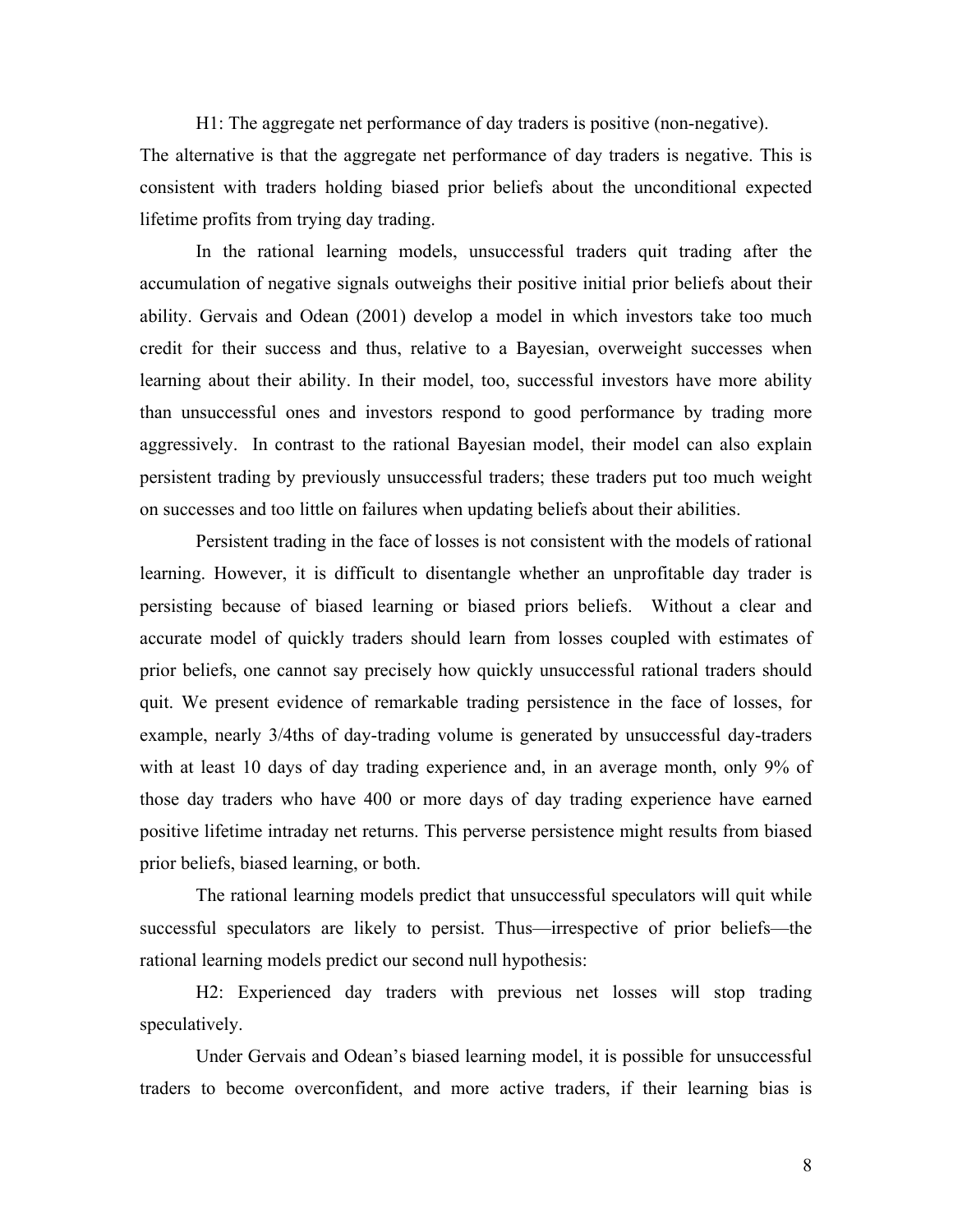sufficient. Thus continuing to trade by experienced unprofitable day-traders is contrary to the rational learning models but consistent with biased learning.

## **II. Data and Methods**

### *II.A. Day Traders and Speculative Trading*

Empirical tests of the learning models must identify traders who trade speculatively. Investors might reasonably trade to save (or consume), to rebalance their portfolios, or to reduce their tax liability. Thus, an important feature of our empirical strategy is to identify a clean sample of speculators. We do so by focusing on day trading on the Taiwan Stock Exchange. Day trading is the purchase and sale of the same stock by an investor on a day. We argue that these intraday trades are almost certainly speculative. Moreover, day trading is common and prevalent in Taiwan.

We are not the first to study day trading, though the sample of day traders we study is much larger and the time-series much longer than those in prior studies.<sup>4</sup> The one exception to this generalization being Barber, Lee, Liu, and Odean (2014) who identify a small subset of day traders (less than 1% of the day trading population) predictably earn profits. None of these prior studies used the empirical setting to test rational and biased models of learning, the focus of our investigation.

#### *II.B. Taiwan Market Rules*

Before proceeding, it is useful to describe the Taiwan Stock Exchange (TSE). The TSE operates in a consolidated limit order book environment where only limit orders are accepted. During the regular trading session, from 9:00 a.m. to noon during most of our sample period, buy and sell orders can interact to determine the executed price subject to applicable automatching rules.<sup>5</sup> Minimum tick sizes are set by the TSE and vary depending on the price of the security. Generally, orders are cleared using automatching

 $<sup>4</sup>$  Harris and Schultz (1998) study SOES bandits at two brokers. Garvy and Murphy (2002, 2005) analyze</sup> 15 and 1,386 day traders at one US broker. Seasholes and Wu (2004) analyze the trades of 10 active traders on the Shanghai Stock Exchange. Linnainmaa (2003) analyzes 7,686 Finnish day traders.

 $<sup>5</sup>$  Trading also occurred on Saturdays during most of our sample period. Before December 1997, Saturday</sup> trading occurred from 9:00-11:00. From January to March, 1998, stocks were traded only on the second and the fourth Saturday in each month. From April 1998 to December 2000, Saturday trading occurred from 9 am to noon. From 2001 on, there has been no trading on Saturday.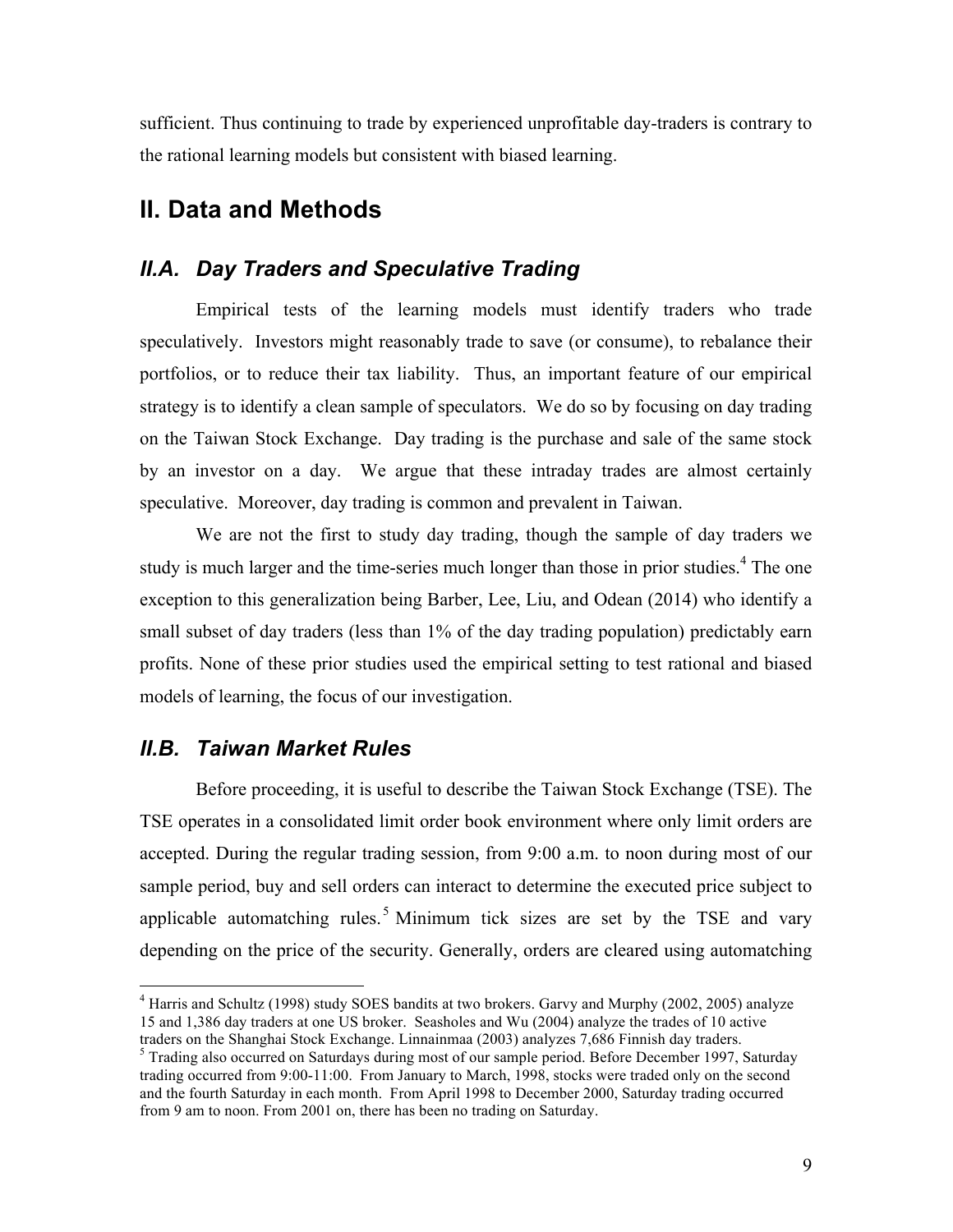rules one to two times every 90 seconds throughout the trading day. Orders are executed in strict price and time priority. An order entered into the system at an earlier time must be executed in full before an order at the same price entered at a later time is executed. Although market orders are not permitted, traders can submit aggressive price-limit orders to obtain matching priority. During our study period, there is a daily price limit of 7% in each direction and a trade-by-trade intraday price limit of two ticks from the previous trade price.

Since our analysis focuses on day trading, an important consideration is transaction costs. The TSE caps commissions at 0.1425% of the value of a trade. Some brokers offer lower commissions for high-volume traders. Officials at brokerage firms and the TSE indicated to us that the largest commission discount offered is 50% (i.e., a commission of roughly 7 basis points); these same officials estimated the trade-weighted commission paid by market participants to be about 10 basis points. We use the 10 basis points when calculating returns net of fees. Taiwan also imposes a transaction tax on stock sales of 0.3%.

#### *II.C. Trades Data and Descriptive Statistics*

We use a unique and remarkably complete dataset, which contains the entire transaction data, underlying order data, and the identity of each trader on the Taiwan Stock Exchange (TSE). With these data, we provide a comprehensive accounting of the profitability of day traders during the period 1992 through 2006.

The trade data include the date and time of the transaction, a stock identifier, order type (buy or sell -- cash or margin), transaction price, number of shares, a broker code, and the identity of the trader. In total, the dataset contains 3.7 billion purchase (or sale) transactions with a value of  $NT$  310 trillion (approximately \$10 trillion US).<sup>6</sup> The trader code allows us to broadly categorize traders as individuals, corporations, dealers, foreign investors, and mutual funds. The majority of investors (by value and number) are individual investors. Corporations include Taiwan corporations and government-owned firms (e.g., in December 2000 the government-owned Post, Banking, and Insurance

 $6$  The mean TWD/USD exchange rate from 1992 to 2006 was 30.54 with a low of 24.65 and a high of 35.01.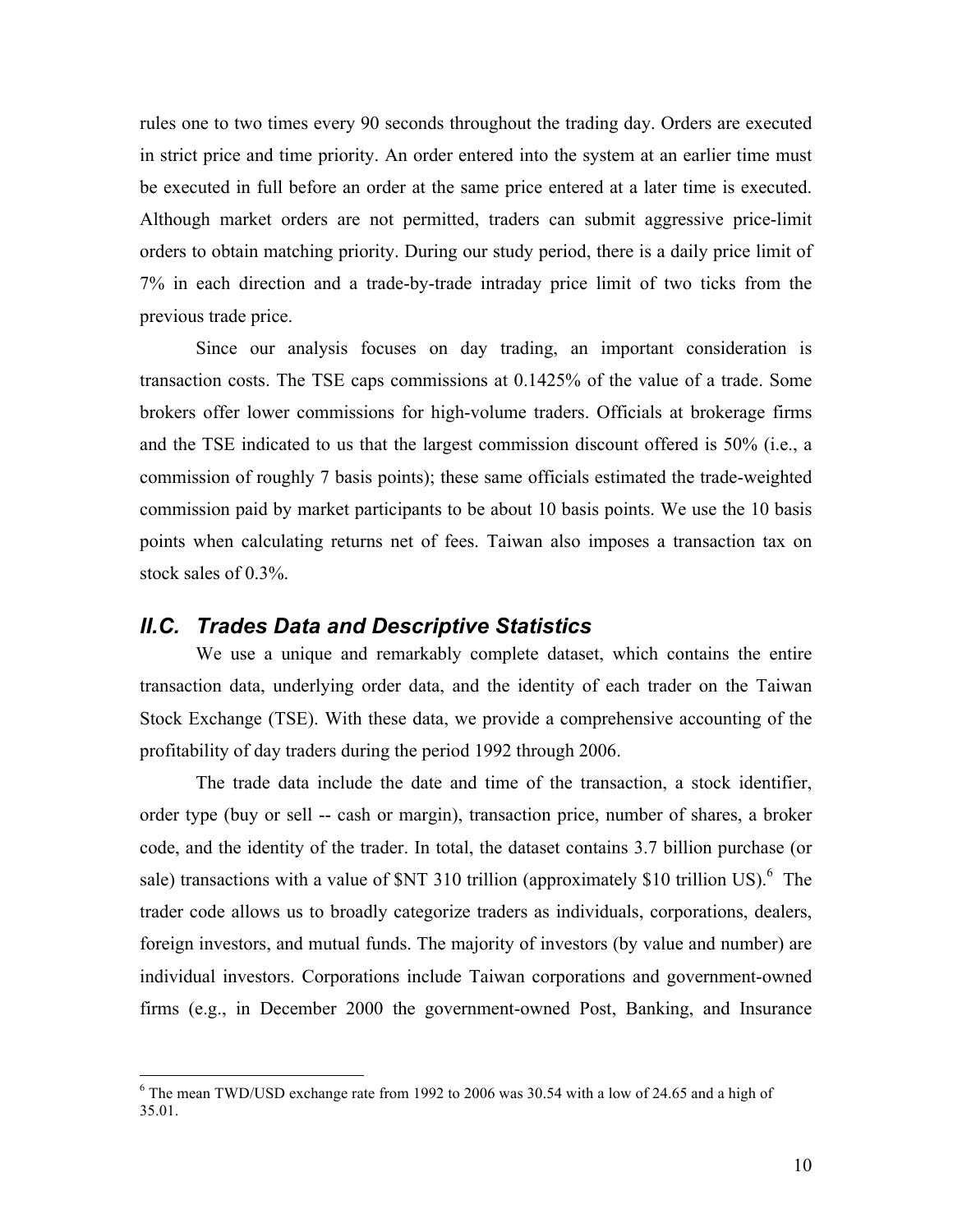Services held over \$NT 213 billion in Taiwanese stock).<sup>7</sup> Dealers include Taiwanese financial institutions such as Fubon Securities, Pacific Securities, and Grand Cathay Securities. Foreign investors are primarily foreign banks, insurance companies, securities firms, and mutual funds. During our sample period, the largest foreign investors are Fidelity Investments, Scudder Kemper, and Schroder Investment Management. Mutual funds are domestic mutual funds, the largest of which is ABN-AMRO Asset Management with \$NT 82 billion invested in Taiwanese stocks in December 2000.

We define day trading as the purchase and sale, in any order, of the same stock on the same day by an investor. Specifically, if an investor buys and sells the same stock on the same day, we calculate the number of shares bought  $(S_b)$ , the number of shares sold  $(S<sub>s</sub>)$ , the average purchase price  $(P<sub>b</sub>)$ , and the average sales price  $(P<sub>s</sub>)$ . The value of day trading is defined as half of the total value of sales and purchases  $\frac{1}{2}$ <sup>\*</sup>*P<sub>b</sub>*\**min*(S<sub>b</sub>, S<sub>s</sub>)+  $\frac{1}{2}$ <sup>\*</sup>*P<sub>s</sub>*\**min*(*S<sub>b</sub>*, *S<sub>s</sub>*)). Over our sample period, aggregate day trading accounts for more than 19% of the total dollar value of aggregate trading volume.

Virtually all day trading can be traced to individual investors. In the average month, individual investors account for over 99% of all day traders (and 95% of day trading volume). Individuals and corporations are free to short sell, though dealers, mutual funds, and foreigners are prohibited from doing so on the TSE. These short sale restrictions might partially explain the tendency for day trading to concentrate among individual investors. In contrast to U.S. markets, dealers are not active providers of liquidity. TSE rules state that dealers are required to "efficiently adjust the demand and supply in the market depending on the market situation, and ensure that the formation of fair price and its sound operation are not harmed," yet dealers face no specific penalties for failing to meet this requirement. Dealer trades emanate from their proprietary trading activity. Based on our discussions with dealers in the TSE, the majority of this proprietary trading is not necessarily intended to provide liquidity. Chae and Wang (2003) also report that TSE dealers are not net providers of liquidity. In the remainder of the paper, we focus on individual investors.

 $<sup>7</sup>$  Many corporations are small firms that are majority or wholly owned by an individual. Thus, the</sup> corporate category of trader also includes thousands of individual investors who trade under the label of corporation.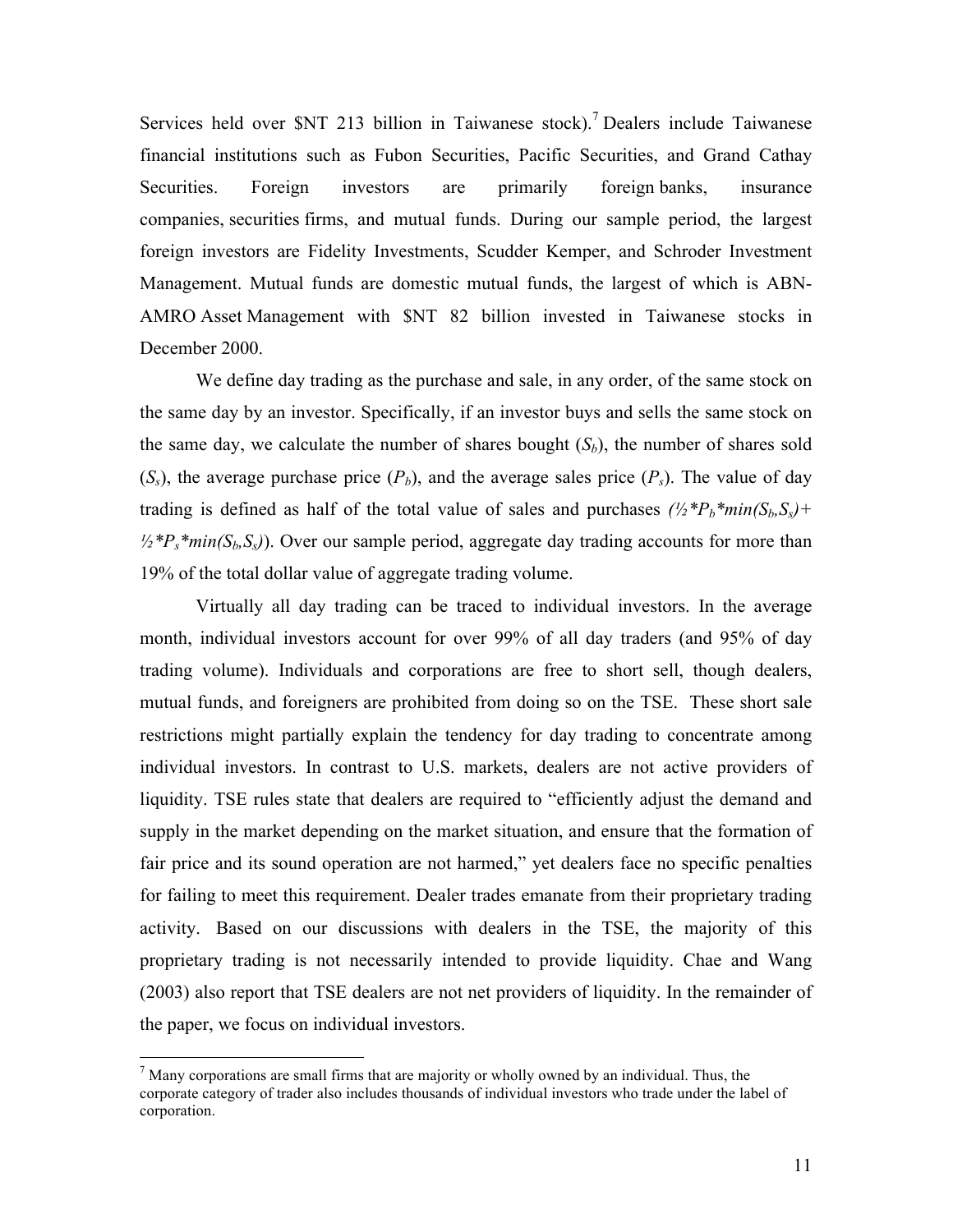In Figure 1, we plot day trading as a percentage of total trading volume and the number of individuals who day trade by month. While day trading was somewhat less prevalent in the early part of our sample period, the share of volume traced to day trading has been consistently around 20% of total trading volume from 1995 to 2006. In the average month, almost  $140,000$  individuals day trade<sup>8</sup>. With an adult population of about 16 million (total population about 22 million), this means just shy of 1% of the adult population day trades in the average month. In terms of both a percentage of total trading volume and numbers of traders, day trading is an equilibrium feature of the Taiwan stock exchange with no apparent trend over the from 1997 through 2006.

#### *II.D. Performance Measurement*

Our primary performance measurement focuses on the intraday profits of all trades made by day traders and on trade-weighted intraday returns. In a subsequent analysis, we also analyze the event time profitability of purchases and sales to ensure the inferences we draw from the analysis of intraday profits are accurate.

We calculate the intraday returns to day trading, by identifying all trades made by day traders. We calculate the profits on round-trip day trades and other position opening trades that remain open at the close of the trading day. The other trades are either purchases to open a long position or sales that open a short position. The profits for trades that lead to an open position are calculated relative to closing prices on the date of the trade (i.e., mark-to-market at the day's closing price). To calculate the daily return earned by a day trader, we sum the proceeds from stocks sold to close long positions and bought to close short positions (or their mark-to-market equivalent at the close of the trading day) and divide by the cost of initiating the position (i.e., the value of stocks bought or sold short at the time of the purchase or sale). We refer to this return as the gross intraday return from day trading. To calculate the net intraday return to day trading, we assume a 5 basis points (bps) commission on purchases, a 5 bps commission on sales, a 30 bps transaction tax on sales. (See appendix for details.)

 $8$  Most of the 140,000 individuals who day trade in a month do not do so for all months of the year. Analyzing these same data, Barber, Lee, Liu, and Odean (2014) estimate that approximately 450,000 individuals day trade in a typical year.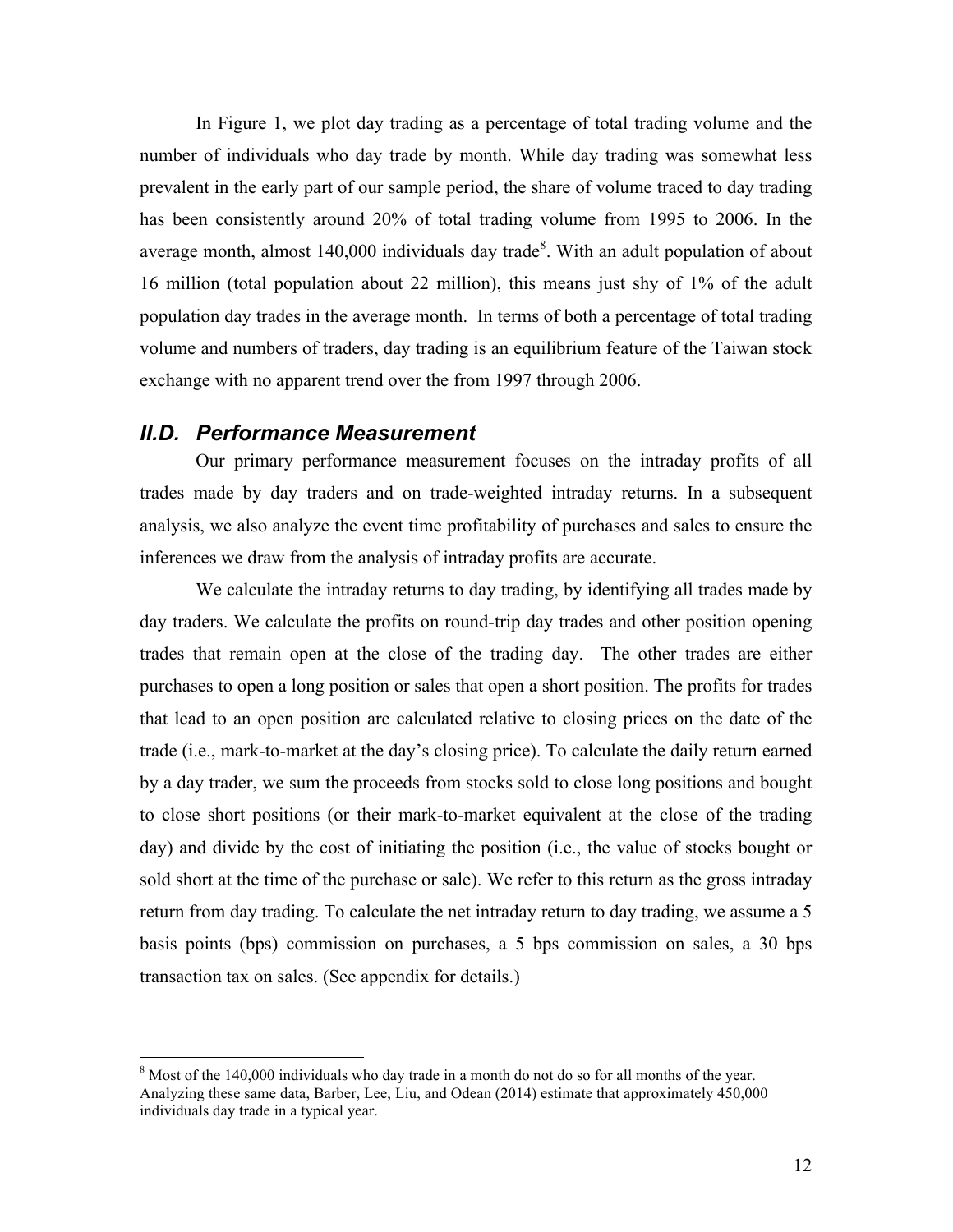We calculate a trader's past intraday returns to see whether quitting is sensitive to past performance. When calculating these returns we do not market adjust. We believe that when evaluating their past performance day traders are unlikely to market adjust because of their short holding periods and the low market betas of their portfolios. When evaluating future performance we do adjust for market returns because an obvious alternative to day trading would be to hold the market portfolio. Market adjusting does not qualitatively change our findings.

It is important to include both round-trip and one-sided trades to measure the performance of day trading. Focusing only on round-trip trades would yield a biased measure of performance if investors sell winners and hold losers (i.e., exhibit the disposition effect). For example, assume some day traders randomly buy and sell (random traders), while others close only winning investments while riding losers (disposition traders). Were we to analyze only the profits of round-trip trades, it is clear that the disposition traders would have better round-trip returns than the random traders merely because they have a rule regarding when to close a position. Since the disposition effect is prevalent among Taiwanese investors and among day traders elsewhere,<sup>9</sup> it is important to include both round-trip and other trades when analyzing performance.

# **III. Rational and Behavioral Learning Models: Confirming Evidence**

We begin by estimating the survival rate of day traders. Our trading data starts in 1992. To reasonably ensure that we are analyzing new day traders, we restrict our analysis to those who begin day trading after 1992. Our data ends in 2006 and thus is right-censored. We consider a trader to have quit day trading if we observe no day trading for 12 consecutive months. As a result of this requirement, we do not analyze day traders who begin day trading in 2006 since we cannot reliably observe whether they have quit.

In Figure 2, we present a five-year Kaplan-Meier survival function. We consider the survival of day traders who have day traded for at least 10 days and designate the first month when they hit the minimum 10-day threshold as their entry month. For many of

 $9^9$  Barber, Lee, Liu, and Odean (2007) and Linnainmaa (2005) document, respectively, that individual Taiwanese investors and Finnish day traders exhibit the disposition effect.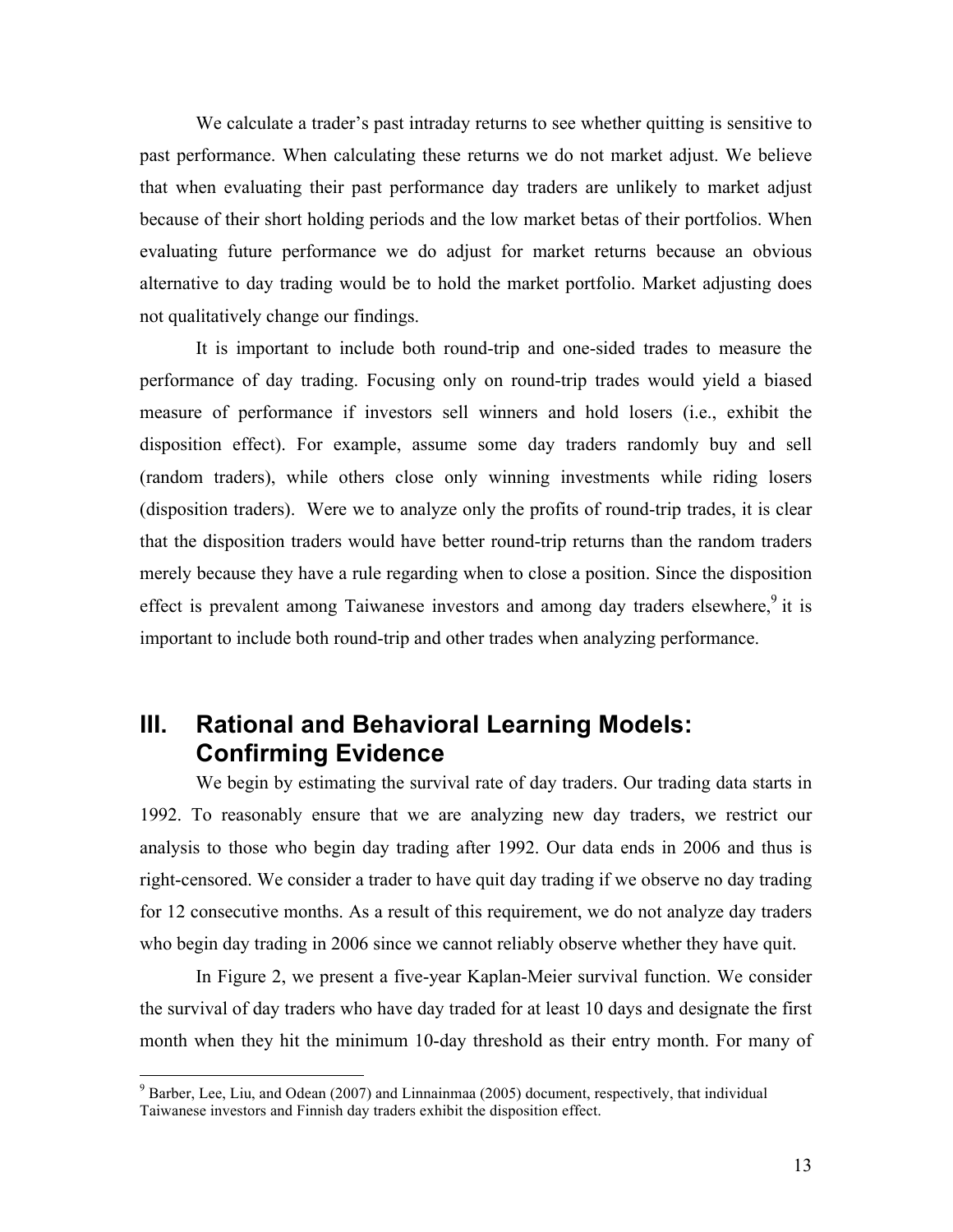these traders, day trading is a persistent activity. Only 2.5% drop out within one month, while survival rates at one, two, and three years are  $44\%$ ,  $24\%$  and  $15\%$  respectively.

To test whether magnitude of past profitability affects the decision to quit day trading, we estimate the following Cox proportional hazard rate model,

$$
h(t,x) = h_0(t)e^{\{XB\}},
$$
 (1)

where *X* is a matrix of independent variables, *B* is a vector of coefficient estimates,  $h_0(t)$ is the baseline hazard rate (i.e., the hazard rate when all covariates are equal to zero), and *h(t,x)* is the hazard rate conditional on a set of covariates (*x*) at time *t*. In our application, a trader becomes at risk of quitting once he begins day trading.

Again, we restrict our analysis to day traders who have day traded for a minimum of 10 days. To assess the impact of past performance on quitting, we use net intraday returns. To estimate the impact of past returns on the propensity to quit day trading, we construct a series of 26 dummy variables corresponding to the following ranges in basis points of performance net of trading costs:  $(-\infty, -90]$ ,  $(-90, -85]$ , ...,  $(25, 30]$ ,  $(30, \infty)$ . When estimating the Cox proportional hazard rate model, we set the range  $(0, 5 \text{ bps})$  as the default category and include the remaining 25 dummy variables as covariates in our estimation. As control variables we include measures of past day trading activity: the log of the number of days with day trading activity, the log of the number of days since a trader's first day trade, and the log of the total volume of day trading. In the event history analysis, all independent variables are updated monthly.

The results of this analysis are presented in Figure 3. The horizontal axis of the figure represents net intraday return categories, while the vertical axis represents the hazard rate relative to the omitted profit category (net intraday return in the interval  $(0, 1)$ 0.05]). As predicted by the learning models, the net intraday return is negatively related to the hazard rate. More profitable day traders are less likely to quit.<sup>10</sup>

<sup>&</sup>lt;sup>10</sup> The relation between profits and the propensity to quit is similar regardless of whether we include control variables. However, the control variables are all reliably related to hazard ratios at the 1% significance level. Traders with more days of day trading experience are less likely to quit; a one standard deviation increase in the log of number of days of past day trading reduces the base case hazard rate to 0.43. Day traders who have been trading longer are more likely to quit; a one standard deviation in the log of the number of days since a trader's first day trade increases the hazard rate to 1.24. Heavy day traders are more likely to quit; a one standard deviation increase in the log of past day trading volume increases the hazard rate to 1.11.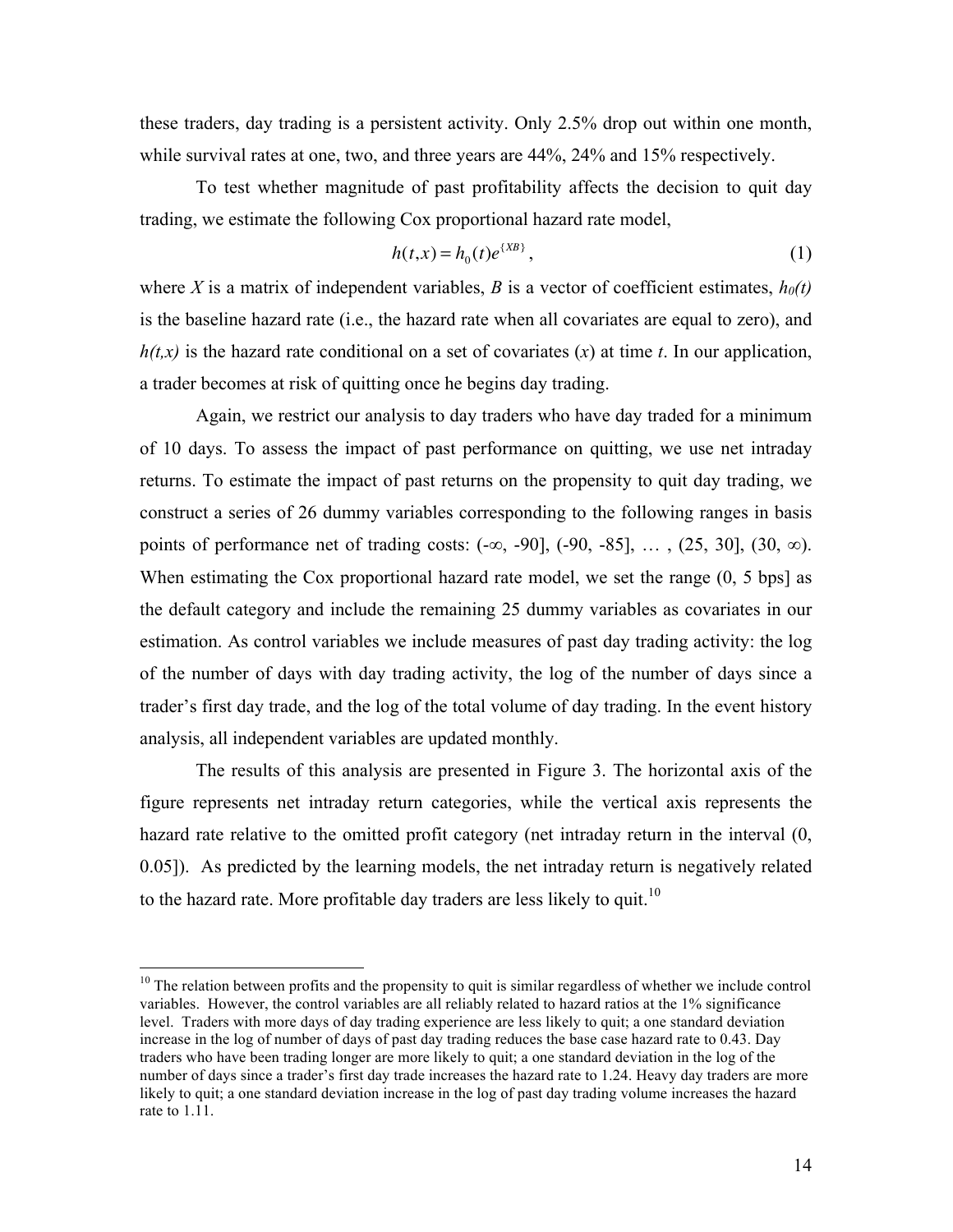However, the effect is not linear. The propensity to quit is relatively insensitive to differences past net intraday returns in the -30 bps to 30 bps range. Traders with past net intraday returns in the (30 bps, infinity) range are more likely to quit than those with returns in the -30 bps to 30 bps range, though not as likely as traders with more negative returns.

In the domain of negative returns, the propensity to quit is quite sensitive to the magnitudes. For example, consider the impact on hazard rates of moving across four equidistant profit categories: (0, 0,05], (-0.30, -0.25], (-0.60, -0.55] and (-0.90, -0.85]. The first move, from just profitable to the low range of losses increases the hazard rate six percentage points (from 1.00 to 1.06); the second move, from the low range of losses to mid range losses, increases the hazard rate by an additional 30 percentage points (from 1.06 to 1.36), the third move, from the mid range of losses to a high range increases the hazard rate by an additional 36 percentage points (from 1.36 to 1.72).

In summary, these analyses provide strong evidence that traders learn about their own ability by trading. Those who profit are less likely to quit, though the effect is most pronounced for those with steep losses.

# **IV. Rational Learning Models: Disconfirming Evidence**

To this point, we find support for the rational and behavioral learning models of investor behavior. Poor performers are more likely to quit day trading. The confirming evidence indicates learning is an important feature of financial markets. In this section, we argue that rational learning does not explain behavior of the large population of speculative investors for three reasons: aggregate performance is negative, experienced speculators lose money, and unprofitable speculators persist.

### **A. 1. Aggregate performance is negative**

To evaluate the performance of day traders relative to their opportunity cost of holding the market portfolio, we estimate abnormal returns by regressing the portfolio excess return (portfolio return less risk-free rate) on the excess return on a valueweighted market index (market return less the risk-free rate). We construct our own market index using market capitalization from the Taiwan Economic Journal (TEJ) and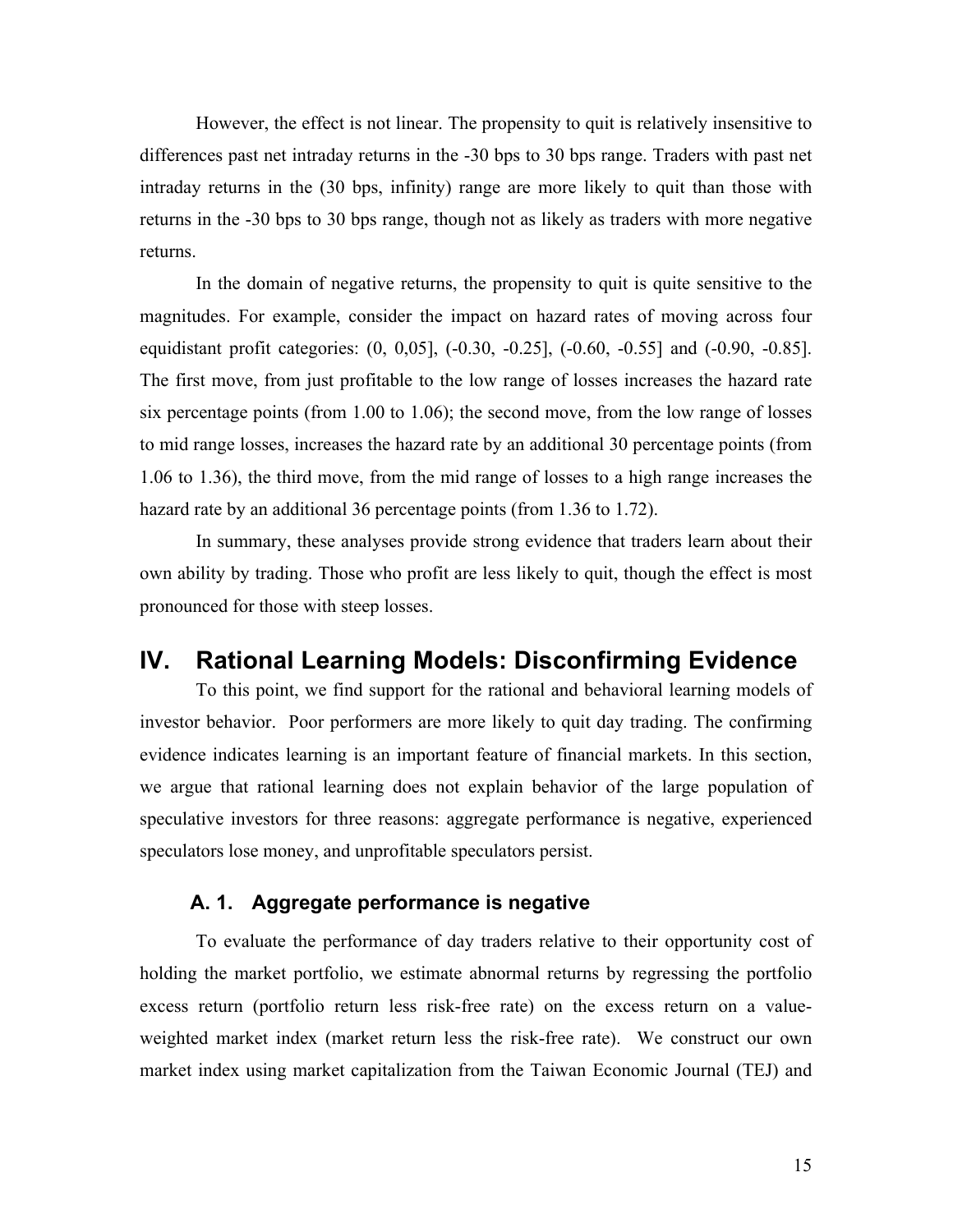individual stock returns calculated from the TSE data. The intercept of this regression is our measure of abnormal returns.

In Table 1, we present the gross and net performance of all day traders. Though our performance analysis weights investors by the investments they make, we do not distinguish occasional day traders from active day traders in this preliminary analysis. We analyze the day trades and other trades of these investors in the months in which they day trade.

There are two reasons that including all trades in the month of day trading might positively bias our performance analysis. First, due to the disposition effect, day traders are more likely to close profitable positions. Thus, months in which we observe day trading are more likely to be profitable months. Second, it is possible that good investment performance leads to day trading (i.e., reverse causation). (In subsequent analyses, we identify day traders ex-ante to avoid these issues.) We are not concerned by these biases in this preliminary analysis since we document poor performance in aggregate.

In the second column of Table 1, we present the gross abnormal intraday returns of day traders. On average, day traders lose 7 basis points on their day trading before costs  $(t=10.2)$ . In the fourth column we see that trading costs more than triple the losses to 23.9 basis points per day. Moreover, we observe reliably negative gross and net performance in all years but 1992, when gross returns are indistinguishable from zero but net returns are reliably negative.

In aggregate, day trading is a losing proposition; day trading is an industry that consistently and reliably loses money. From an industrial organization perspective, it is difficult to understand how such an industry survives. For people to knowingly day trade, most must either be overconfident about their prospects of success or derive non-financial utility from the activity and knowingly suffer losses as a result. Finally, the poor aggregate performance of day trading is not consistent with the learning model of Mahani and Bernhardt (2007). In their model, novice speculators lose while the experienced profit, but aggregate performance should be positive and represent the equilibrium return to day trading. We discuss this issue in detail and explicitly test rational learning models after presenting results on cross-sectional variation in performance.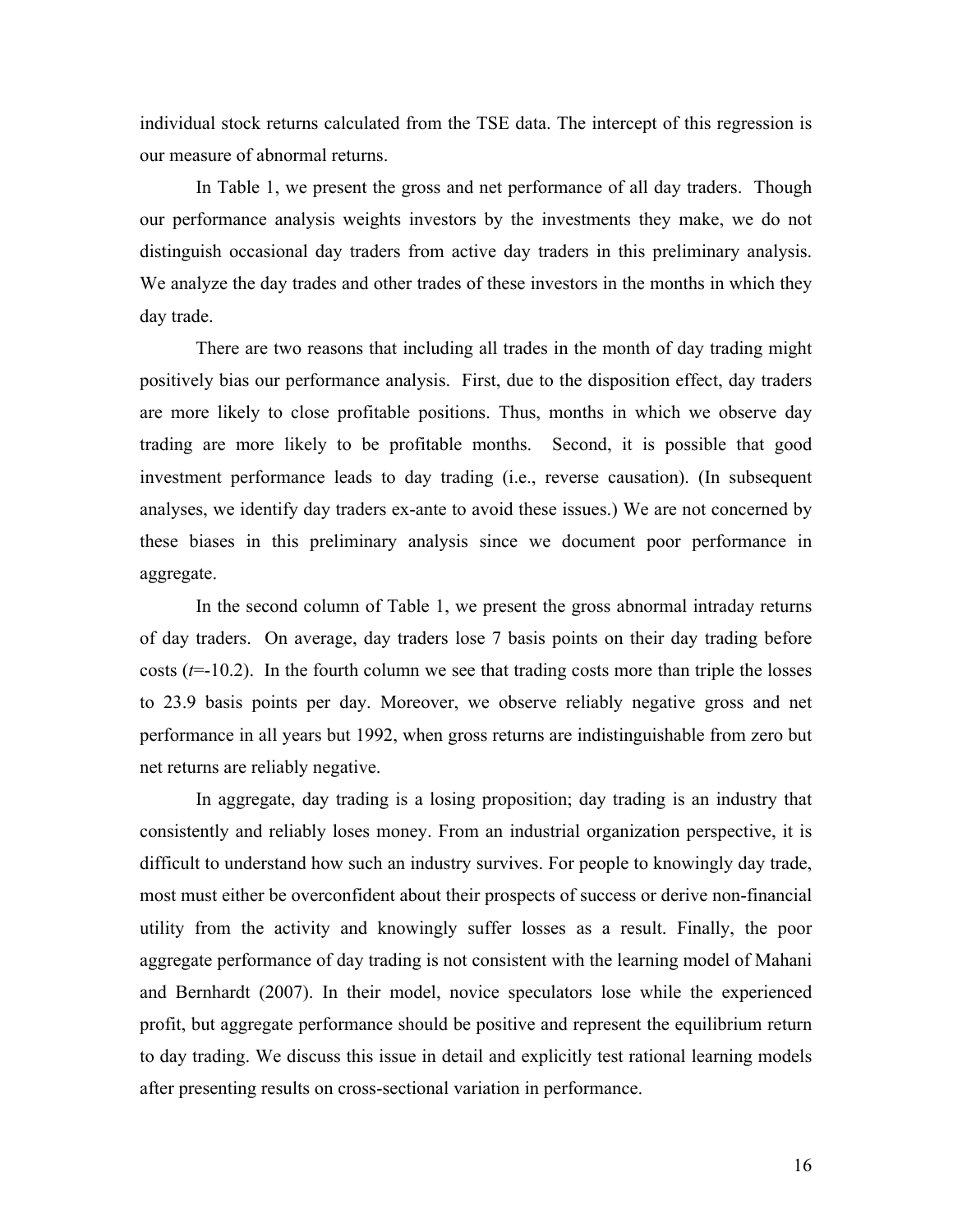#### **A. 2. Experienced Day Traders Continue To Lose Money**

A central feature of the learning model is the observation that bad traders quit. This raises two natural questions. First, do traders with a long history of losses continue to trade? Second, what fraction of day trading can we trace to traders with a history of losses?

Do traders with a long history of losses continue to trade? To investigate the relation between experience, past performance, and continued trading we categorize day traders into groups based upon past day trading experience and whether or not they have been profitable. Each month from 1993-2005, we sort traders based on the number of days they have engaged in day trading and on the cumulative profitability of their past intraday trades as of the end of the previous month. To have an accurate measure of day trading experience, we exclude traders who day traded in 1992. We exclude traders with fewer than 10 days of past day trading experience and sort the remaining traders into those with 10 to 49 days, 50 to 99 days, 100 to 199 days, 200 to 399 days, and 400 or more days of day trading experience. We further partition these experience groups into those with positive cumulative past intraday profits and those with negative or zero cumulative past intraday profits. We then measure the propensity for traders in each experience/profitability group to stop day trading for one month or for twelve consecutive months.

Table 2 Panel A reports the rate at which traders stop day trading for at least one month. Not surprisingly, traders with less experience are more likely to stop. For example, 41.98% of profitable traders and 43.19% unprofitable traders with 10 to 49 days of experience stop trading for at least one month while only 7.58% of profitable traders and 9.30% of unprofitable traders with 400 or more days of experience do so. As predicted by both rational and behavioral learning models, unprofitable traders are more likely to stop trading than profitable traders. Across the five experience bins, the unprofitable traders quit at rates ranging from 1.21 to 2.73 percentage points higher than profitable traders. What is more surprising is that the magnitude of the differences in the quitting rates of profitable and unprofitable traders, though statistically significant, is tiny.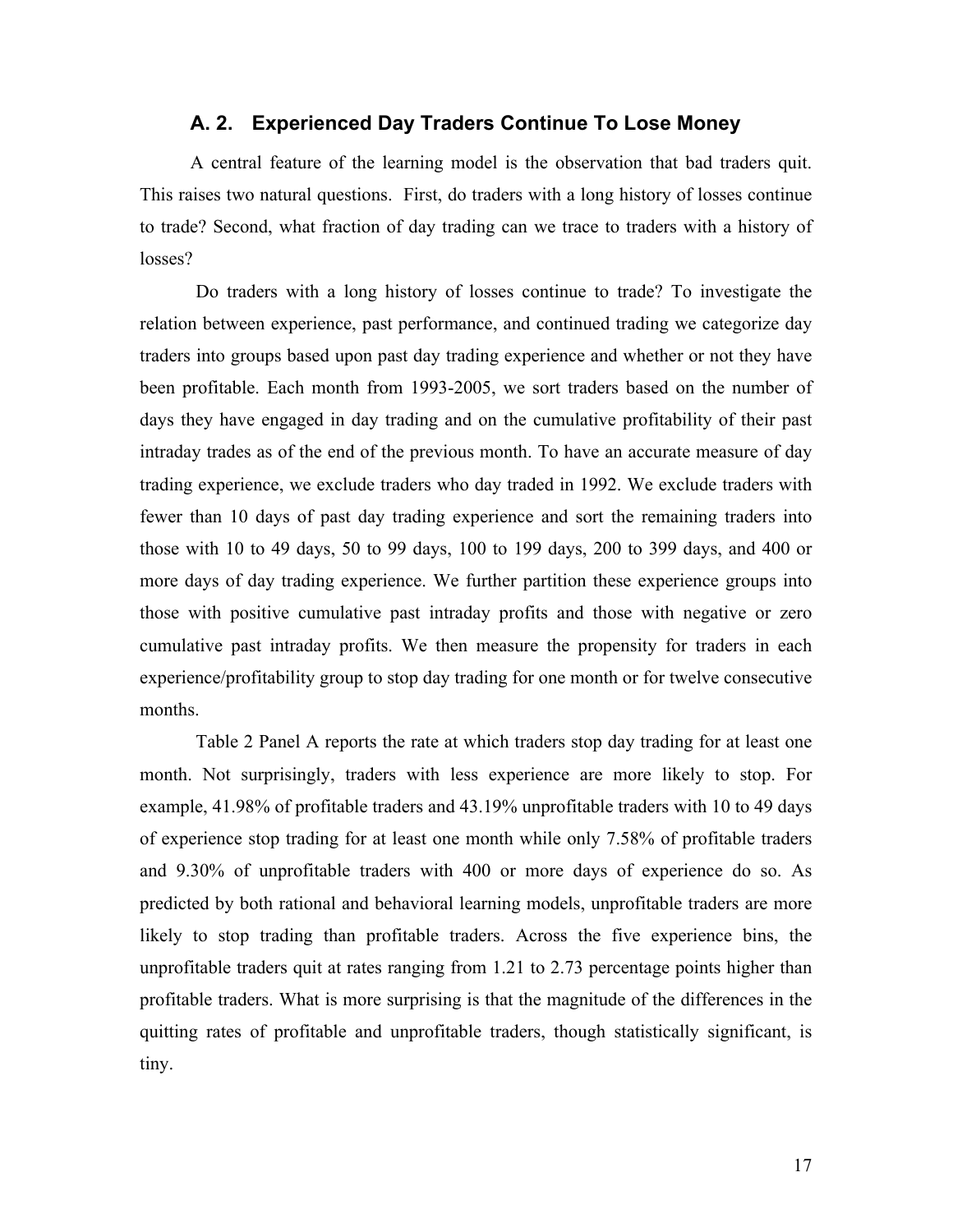Table 2 Panel B reports the rates at which traders stop day trading for at least twelve consecutive months. Naturally, these rates are lower than those for stopping for a month, but a similar pattern emerges as in Panel A. For example, 5.43% of profitable traders and 6.55% of unprofitable traders with 10 to 49 days of experience stop trading for at least twelve months. Of traders who have day traded 400 or more days, profitable traders have a 1.58% probability of quitting for twelve or more months and unprofitable traders have a 2.05% probability quitting. Using columns  $2 - 5$  and the last four rows of Panel B one can calculate that all previously unprofitable traders with 50 or more days of past day trading experience have a 95.3% probability of day trading again in the next 12 months, while previously profitable traders with similar experience have a 96.4% probability doing so. Traders are sensitive to losses, but not very sensitive.

What fraction of day trading can we trace to traders with a history of losses? To answer this question, each month we sort traders who day trade that month into three groups: novice day traders (traders with 1 to 9 days of day trading experience), unprofitable day traders (traders with 10 or more days of day trading experience and negative or zero life time net intraday profits prior to the month of sorting), and profitable day traders (traders with 10 or more days of day trading experience and positive life time net intraday profits prior to the month of sorting). In Figure 4 we graph the relative sizes of these three groups from 1995 through 2006 when measured by number of traders (Figure 4a) and trading volume in dollars (Figure 4b). Throughout this twelve-year period the fraction of profitable day traders is consistently about 5%. The fraction of unprofitable traders grows to over 2/3rds as more and more novice day traders are reclassified as profitable or unprofitable. As one would expect, profitable and unprofitable day traders account for proportionately more trading volume than novice day traders. In aggregate over the sample period, unprofitable traders account for 72% of trading volume and in the last several years of the sample they consistently account for about 80% of trading volume.

Thus, most day traders are unprofitable, previously unprofitable traders generate most day trading, and previously unprofitable day traders with considerable experience persist at day trading at almost the same high rate as profitable experienced day traders. These observations are not consistent with models of rational learning.

18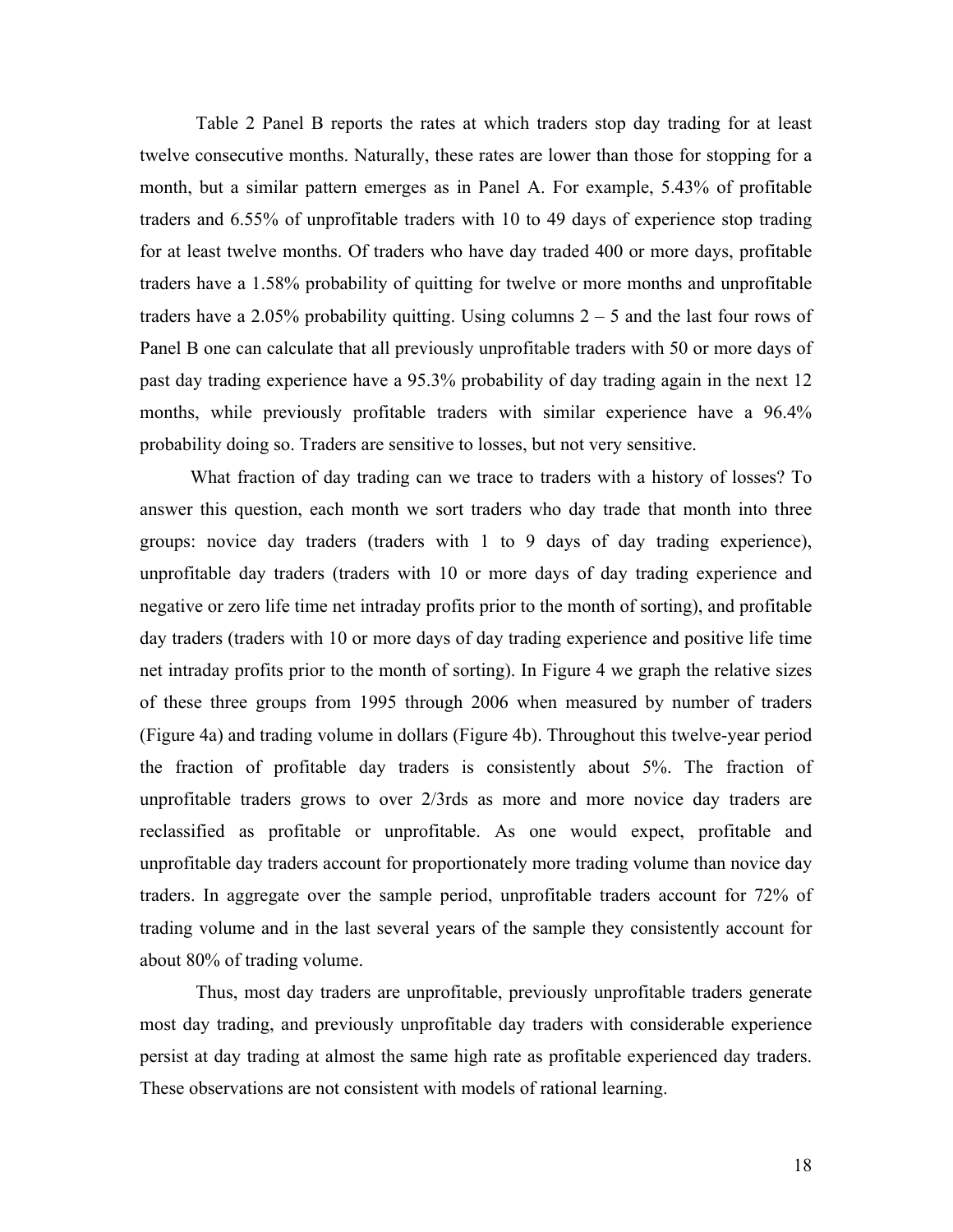We sort day trader based on past profitability and experience. A reasonable concern is that if these sorts are not good indicators of future performance, traders might reasonably ignore them. However as we demonstrate in the next section, sorting day traders on experience and past profitability is remarkably effective at forecasting their future performance.

#### **A. 3. Event Time Analysis and the Persistence of Performance**

So far we considered only intraday returns. This is appropriate given our focus on day trading. However, not all positions initiated by day traders are closed the day they are opened. Do day traders earn profits on positions that they hold beyond the close of trading? We address this question with an event time analysis of returns subsequent to purchases and sales.

Each day we sort traders on profitability and experience over the last 365 calendar days (366 for leap years). Profitable traders earn a cumulative intraday net profit over the previous year that are positive, and unprofitable traders earn negative or zero profits. Experience bins are based on number of days of day trading during the previous 365 days with: Low experience (0-5 days), Exp. 2 (6-10), Exp. 3 (11-20), Exp. 4 (21-40), Exp. 5 (41-80), Hi Exp. (> 80). We aggregate all purchases by day traders in each group by stock and day where the day of the transaction is event day 1. We then calculate the mean market-adjusted abnormal return on event day  $\tau$  (MA<sub> $\tau$ </sub>) (weighted by the value of stocks bought) using purchase prices and closing prices to calculate event day 1 market adjusted returns and ignoring trading costs. There is a similar calculation for the sales of each group. Finally, we calculate the cumulative (market-adjusted) abnormal return on stocks bought less the cumulative (market-adjusted) abnormal return on stocks sold as:

$$
CAR_{\tau} = \sum_{\tau=1}^{T} (MA_{\tau}^{\text{buy}} - MA_{\tau}^{\text{sell}}).
$$
 (2)

The results for a 10 trading day event horizon are displayed in Figure 5. The most striking results in the graph are: 1) irrespective of experience, traders with past profits outperform those with past losses and 2) for traders with positive past profits, cumulative abnormal returns increase with experience, and 3) profitable traders with more than 40 days of day trading experience in the last year earn more than enough to cover 40 basis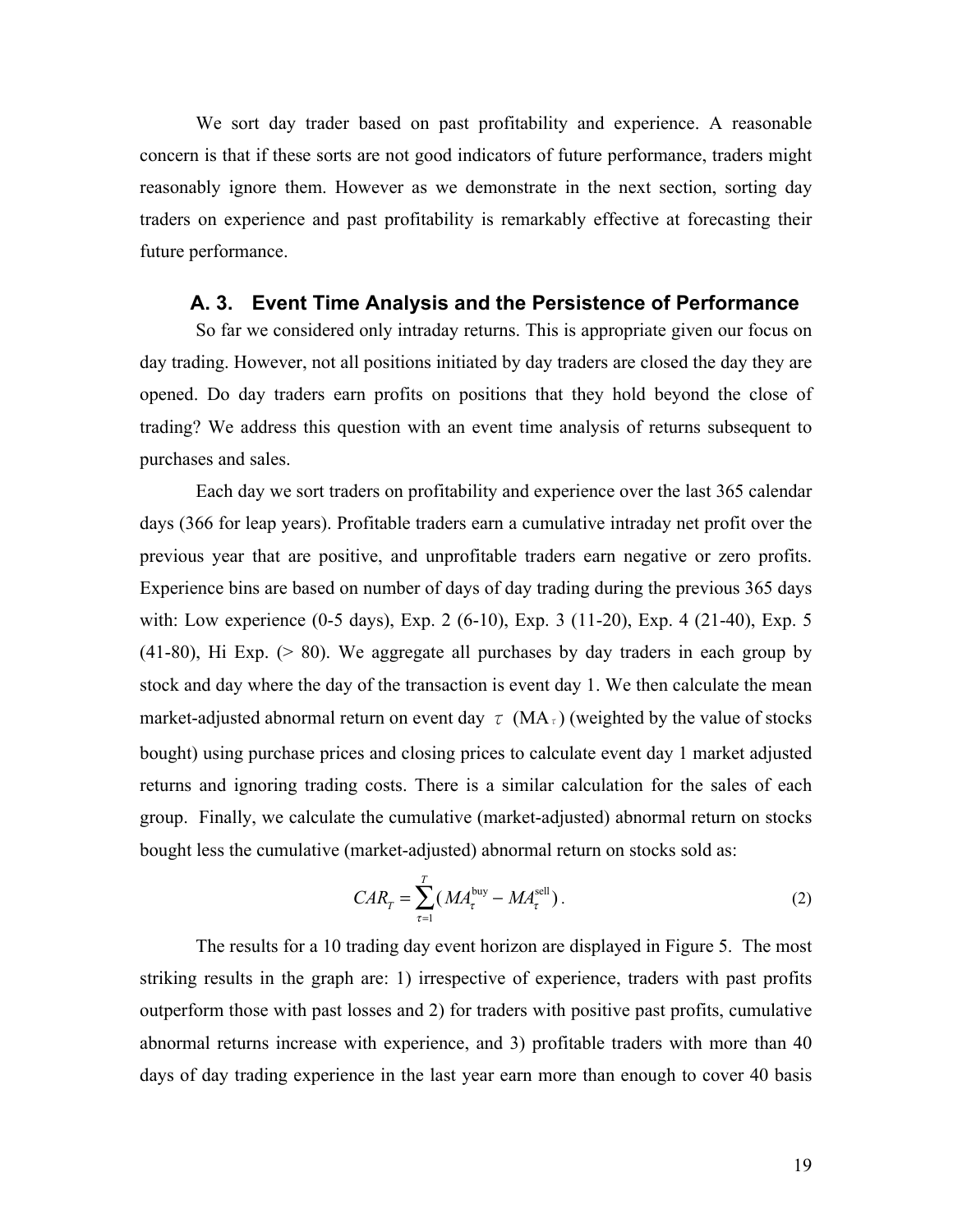points of round trip transaction costs. Most of this profit is earned on the day of the transaction.

We look at the persistence of profitability from another angle by calculating, as in Table 1, gross and net abnormal intraday returns. We partition day traders daily using the same criteria as for Figure 5. Results are reported in Table 3. 1) Irrespective of experience, traders with past profits outperform those with past losses, 2) for traders with positive past profits, cumulative abnormal returns increase with experience, and 3) profitable traders with more than 40 days of day trading experience in the last year earn more than enough to cover their transaction costs.

These results confirm that an extensive history of profitability is a strong predictor of future profitable. However, very few traders are predictably profitable. In the last column of Table 3, we see that only  $9.81\%$  (3.20%+6.61%) of day trading volume is generated by predictably profitable day traders. From column 8, we can calculate that these predictably profitable traders constitute less than 3% of all day traders active on an average day.<sup>11</sup>

## **V. Discussion**

Our data are remarkably well suited for testing models of rational learning such as Mahani and Bernhard (2007). Mahani and Bernhard write that their "prototypical novice speculator is the Japanese hairdresser Kiyoshi Wakino" who day trades between giving haircuts (p. 1317). We observe the day trading of hundreds of thousands of investors over a seventeen-year period. And while our day traders are Taiwanese and certainly not all hairdressers, it is probable that—like Kiyoshi Wakino—many of our novice day traders pursue trading in addition to, if not during, a regular job. Despite the size and appropriateness of our data, our results do not support the rational learning models. In Mahani and Bernhard's model, day trading is, in aggregate, profitable because skilled day traders are able to take advantage of the insensitivity of liquidity traders to price and the willingness of competitive market-makers to forego a profit. In Taiwan, day traders, in

<sup>&</sup>lt;sup>11</sup> Because highly experienced profitable day traders trade more actively than others, they are overrepresented when measured on a daily basis. Employing different methodology, Barber, Lee, Liu, and Odean (2014) estimate that less than 1% of individuals who day trade over the course of a year are predictably profitable.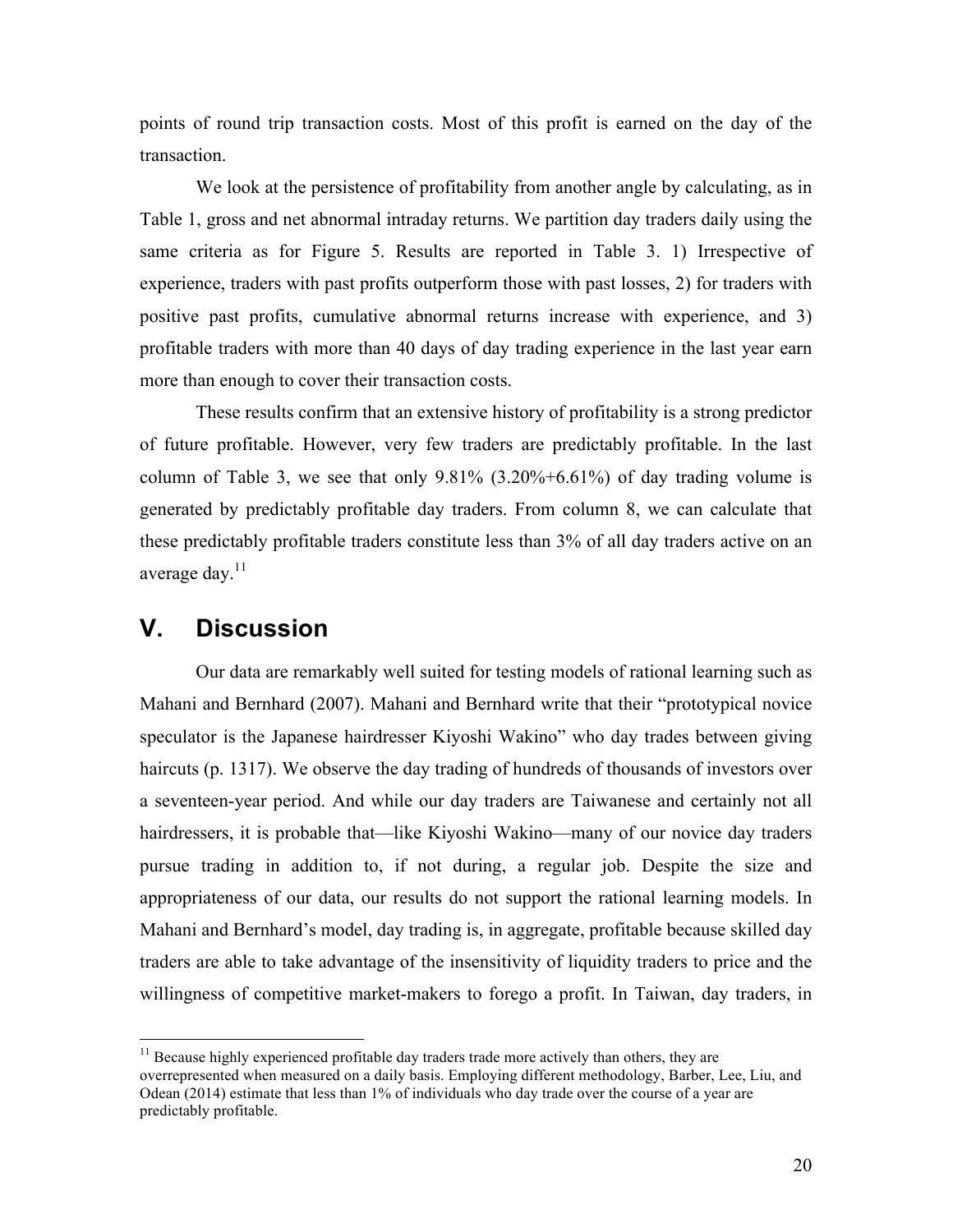aggregate, lose money. It is not rational for a risk-averse investor with no special claim to superior ability to undertake day trading in hopes of discovering that he is amongst the chosen few. Furthermore, it is not rational for day traders who have incurred persistent losses to continue day trading for the purpose of learning about their ability.

So why do investors take up day trading and why do so many persist in the face of losses? We consider three broadly defined answers to this question.

First, it could be the case that day traders do not have standard risk-averse preferences; they may be risk-seeking or attracted to investments with highly skewed investments, such as lotteries, that have negative expected returns but a small probability of a large payoff as suggested by Kumar (2009). However, the day trading profits that we document are similar in magnitude to, and far less prevalent than, the losses. Unlike lottery winners, day traders must succeed on repeated gambles in order to achieve overall success. Such repeated gambles do not tend to generate highly skewed distributions. Furthermore, daily day trading returns have a negative mean, and yet lower variance and less right-hand skewness than the average Taiwanese stocks. Define the annual day trading return as the sum of the returns earned on each day of day trading. For traders with a minimum of ten days of day trading, the skewness of the annual return is -0.22 (i.e., modestly negatively skewed). In contrast, when we calculate the skewness of annual returns across individual stocks listed on the TSE from 1981 to 2009, the coefficient of skewness is positive in all but one year and averages 2.36. Thus, a risk or lottery seeker could better maximize his utility, with far less effort, by simply buying and holding a single volatile stock.

Second, day traders may be overconfident in their prior beliefs about their abilities and biased in the way they learn. Several papers (e.g., Odean (1998, 1999), Barber and Odean (2000, 2001)) argue that overconfidence causes investors to trade more than is in their own best interest. Overconfident day traders may simply be bearing losses that they did not anticipate. While novice day traders undoubtedly realize that other day traders lose money, stories of successful day traders may circulate in non-representative proportions, thus giving the impression that success is more frequent than it is. Once investors undertake day trading, their prior overconfidence may be reinforced through biased learning as in Gervais and Odean (2001). Furthermore, day traders who earn gross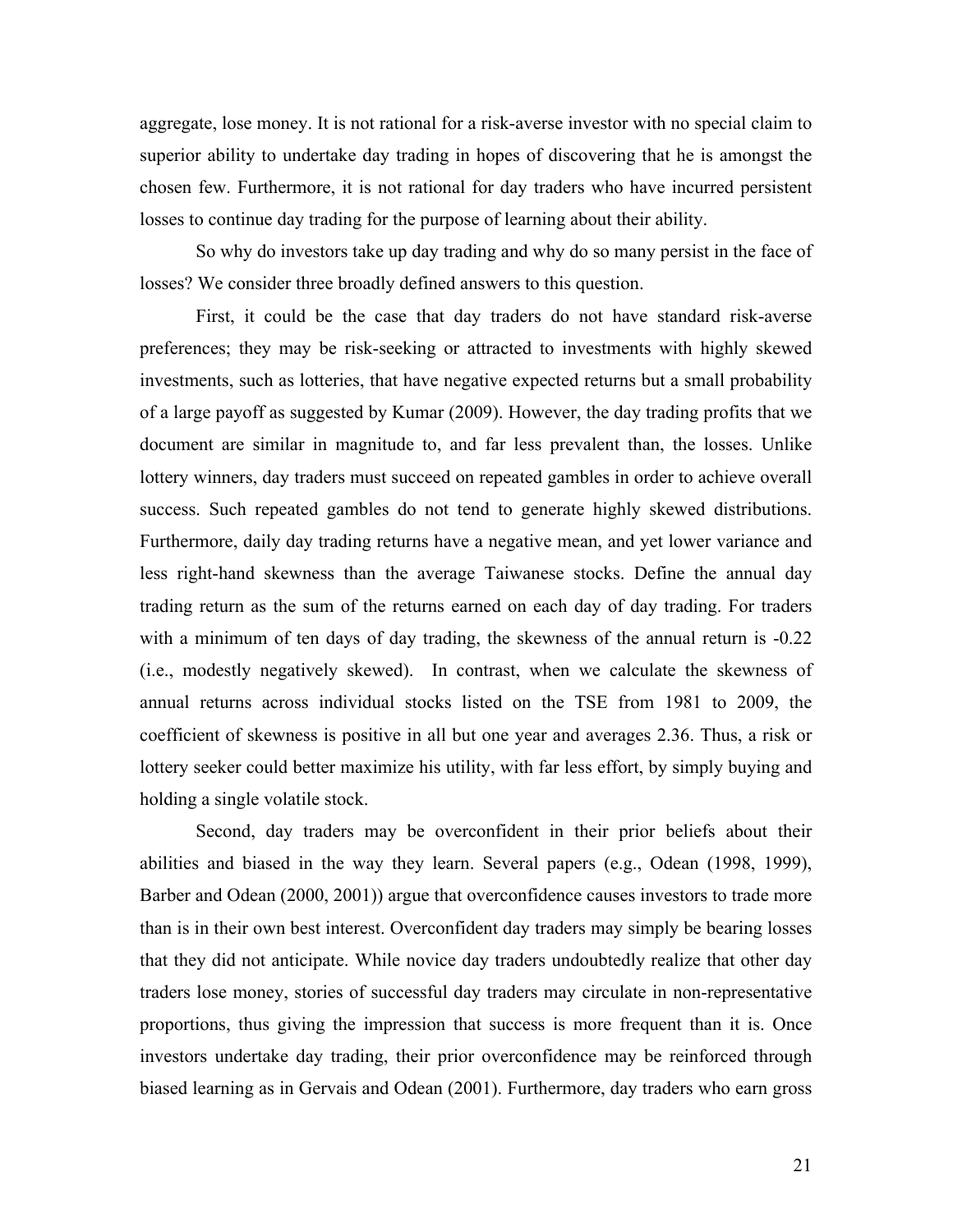profits but net losses may not fully consider trading costs when assessing their own ability.

Third, day traders may trade for non-financial motivations including entertainment, a taste for gambling, and the desire to impress others (see, e.g. Grinblatt and Keloharju (2009)). Some investors may enjoy the process of day trading so much that they are willing to persist in the face of regular losses. Some investors may be attracted to the casino like qualities of day trading with its frequent bets, wins, and losses.<sup>12</sup> Some investors may choose to day trade in hopes of impressing others.<sup>13</sup>

We are unable to explicitly test whether day traders are motivated by overconfidence rather than the desire for entertainment, gambling, or to impress others. Nor is there reason to believe that overconfidence and non-financial motivations are mutually exclusive. Quite to the contrary, entertainment, gambling, and the desire to impress others are all likely to be more attractive reasons to trade if one is overconfident about one's likelihood of success.

In Mahani and Bernhard's model, "*all* speculators are made worse off if some speculators are *slightly* overconfident" (p. 1315). Our results are consistent with this prediction. If heavy day traders persist in trading due to overconfidence, then that overconfidence is detracting from their own welfare and that of other speculators. The welfare of the heavy traders themselves is diminished because, on average, they earn net losses; the welfare of other speculators is diminished because, on average, heavy traders earn gross profits thereby reducing the average returns of other investors. The beneficiaries of this overconfidence are brokerage firms—through commissions—and the government—through the transaction tax.

# **VI. Conclusion**

We test predictions of models of learning by rational traders and find clear evidence that the decision to continue day trading is influenced by previous day trading

 $12$  Kumar (2009) shows a correlation between the propensity to gamble and the types of investment decisions U.S. investors make. Barber, Lee, Liu, and Odean (2009) document that the introduction of a National Lottery in Taiwan coincided with a significant drop in trading volume on the Taiwan Stock Exchange. Grinblatt and Keloharju (2009) document that investors prone to sensation seeking trade more frequently.

<sup>&</sup>lt;sup>13</sup> Several papers argue that investment decisions are influenced by social concerns, for example, Barber, Heath, Odean (2003), Statman (2004), and Hong and Kacperczyk (2009).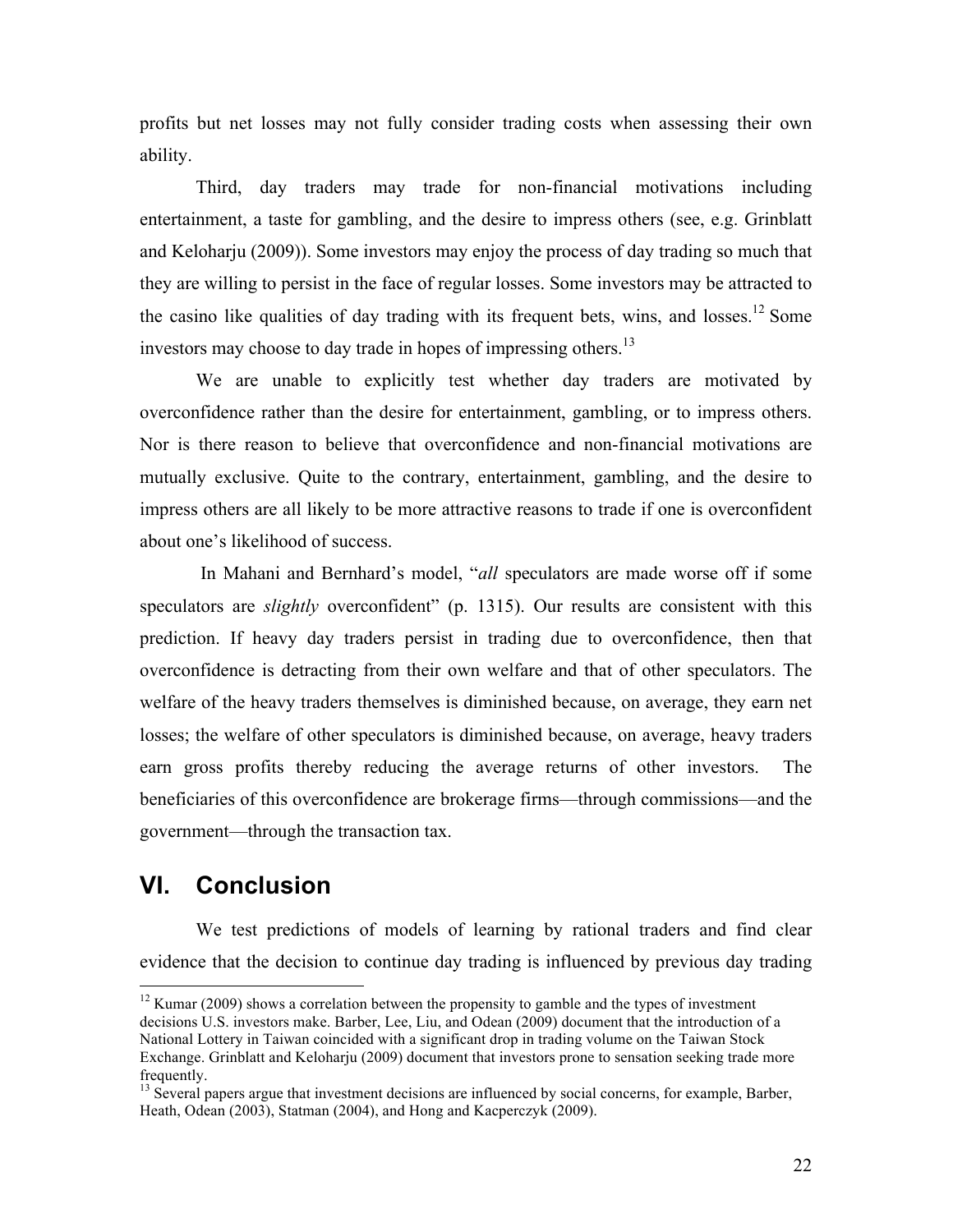returns. Nevertheless, rational models of learning do not explain all or even most day trading. Only the most experienced previously profitable day traders—less than 3% of active day traders on an average day--earn predictably positive net returns, and yet most experienced unprofitable day traders continue to trade and continue to reap losses. Nearly 3/4ths of day trading can be traced to traders with a history of losses. Persistent trading in the face of losses is inconsistent with models of rational learning. So, too, is the decision to try day trading when ex-ante expected lifetime profits are negative. For prospective day traders, "trading to learn" is slow learning.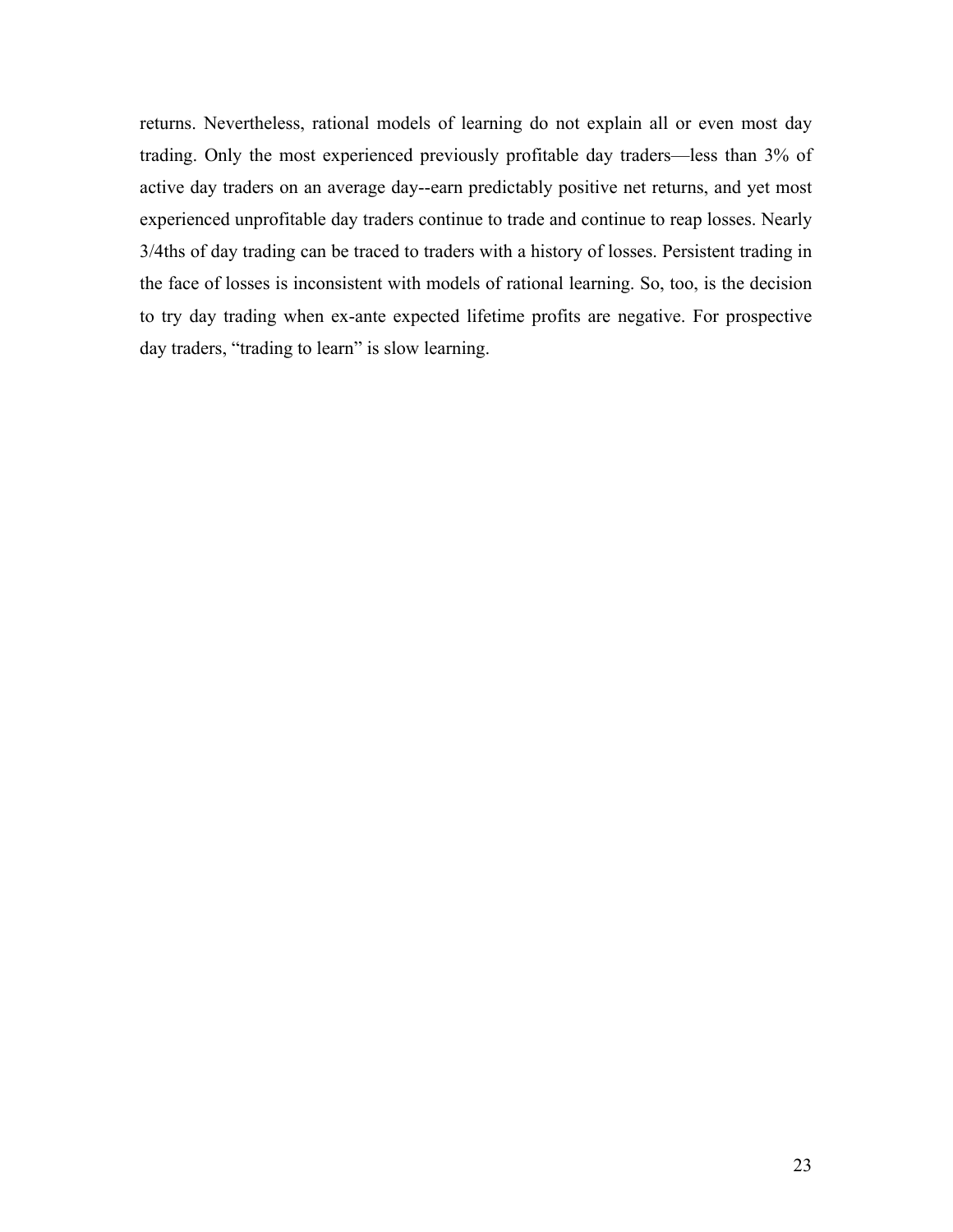#### **References**

- Barber, Brad M., Chip Heath, and Terrance Odean, 2003, Good Rationales Sell: Reason-Based Choice Among Group and Individual Investors in the Stock Market, *Management Science*, 49, 1636-1652.
- Barber, Brad M., Yi-Tsung Lee, Yu-Jane Liu, and Terrance Odean, 2007, Is the Aggregate Investor Reluctant to Realize Losses? Evidence from Taiwan, European Financial Management, 2007, Vol. 13, 423-447.
- Barber, Brad M., Yi-Tsung Lee, Yu-Jane Liu, and Terrance Odean, 2009, Just How Much Do Individual Investors Lose by Trading?, *Review of Financial Studies*, 22, 609-632.
- Barber, Brad M., Yi-Tsung Lee, Yu-Jane Liu, and Terrance Odean, 2014, The Cross-Section of Speculator Skill: Evidence from Day Trading, *Journal of Financial*  Markets, 18, 1-24.
- Barber, Brad M., and Terrance Odean, 2000, Trading Is Hazardous to Your Wealth: The Common Stock Investment Performance of Individual Investors, *Journal of Finance*, 2000, Vol. 55, No. 2, p.773-806.
- Barber, Brad M., and Terrance Odean, 2001, Boys will be Boys: Gender, Overconfidence, and Common Stock Investment, *Quarterly Journal of Economics*, 116, 261-292.
- Barber, Brad M., Terrance Odean, and Ning Zhu, 2009, Do Retail Trades Move Markets? *Review of Financial Studies*, 22, 151-186.
- Biais, Bruno, Denis Hilton, Karine Mazurier, and Sébastien Pouget. "Judgemental overconfidence, self-monitoring, and trading performance in an experimental financial market." *The Review of Economic Studies* 72, no. 2 (2005): 287-312.
- Boehmer, Ekkehart and Jones, Charles M. and Zhang, Xiaoyan, 2017, Tracking Retail Investor Activity. Available at SSRN: https://ssrn.com/abstract=2822105
- Caballé, Jordi, and József Sákovics. "Speculating against an overconfident market." *Journal of Financial Markets* 6, no. 2 (2003): 199-225.
- Campbell, John Y. and Ramadorai, Tarun and Ranish, Benjamin, Getting Better or Feeling Better? How Equity Investors Respond to Investment Experience, 2014. Available at SSRN: https://ssrn.com/abstract=2413348
- Chae, Joon, and Albert Wang, 2003, Who Makes Markets? Do Dealers Provide or Take Liquidity? working paper #4434-03, MIT, Cambridge, MA.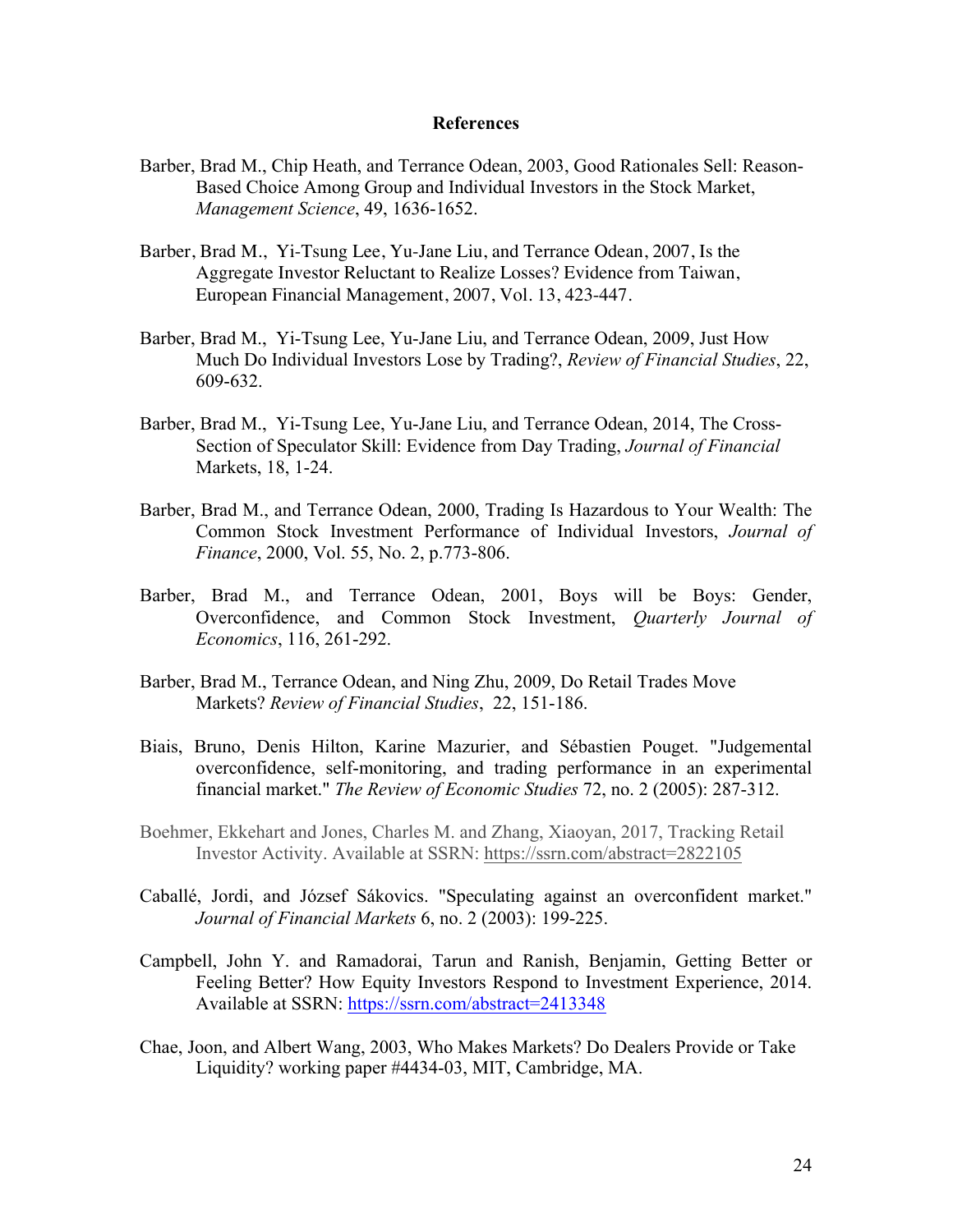- Daniel, Kent, David Hirshleifer, and Avanidhar Subrahmanyam. "Investor psychology and security market under‐and overreactions." *the Journal of Finance* 53, no. 6 (1998): 1839-1885.
- Deaves, Richard, Erik Lüders, and Guo Ying Luo. "An experimental test of the impact of overconfidence and gender on trading activity." *Review of finance* 13, no. 3 (2008): 555-575.
- De, Sankar , Gondhi, Naveen R. and Pochiraju, Bhimasankaram, 2010, Does Sign Matter More than Size? An Investigation into the Source of Investor Overconfidence. Available at SSRN: http://ssrn.com/abstract=1657926.
- Dorn, Anne Jones, Daniel Dorn, and Paul Sengmueller. "Trading as gambling." *Management Science* 61, no. 10 (2014): 2376-2393.
- Dorn, Daniel, and Paul Sengmueller. "Trading as entertainment." *Management Science* 55, no. 4 (2009): 591-603.
- Gao, Xiaohui, and Tse-Chun Lin. "Do individual investors treat trading as a fun and exciting gambling activity? Evidence from repeated natural experiments." *Review of Financial Studies* 28, no. 7 (2014): 2128-2166.
- Garvey, Ryan, and Anthony Murphy, 2002, How Profitable Day Traders Trade: An Examination of Trading Profits, working paper, University College Dublin, Dublin, Ireland.
- Garvey, Ryan and Anthony Murphy, 2005, The Profitability of Active Stock Traders, *Journal of Applied Finance*, 93-100.
- Gervais, Simon, and Terrance Odean, 2001, Learning to be Overconfident, *Review of Financial Studies*, 14, 1-27.
- Glaser, Markus, and Martin Weber. "Overconfidence and trading volume." *The Geneva Risk and Insurance Review* 32, no. 1 (2007): 1-36.
- Grinblatt, Mark, and Matti Keloharju, 2000, The Investment Behavior and Performance of Various Investor Types: A Study of Finland's Unique Data Set, *Journal of Financial Economics*, 55, 43-67.
- Grinblatt, Mark, and Matti Keloharju, 2001, What makes investors trade?, *Journal of Finance*, 56, 589-616.
- Grinblatt, Mark, and Matti Keloharju, 2009, Sensation Seeking, Overconfidence, and Trading Activity, *Journal of Finance*, 64, 549-578.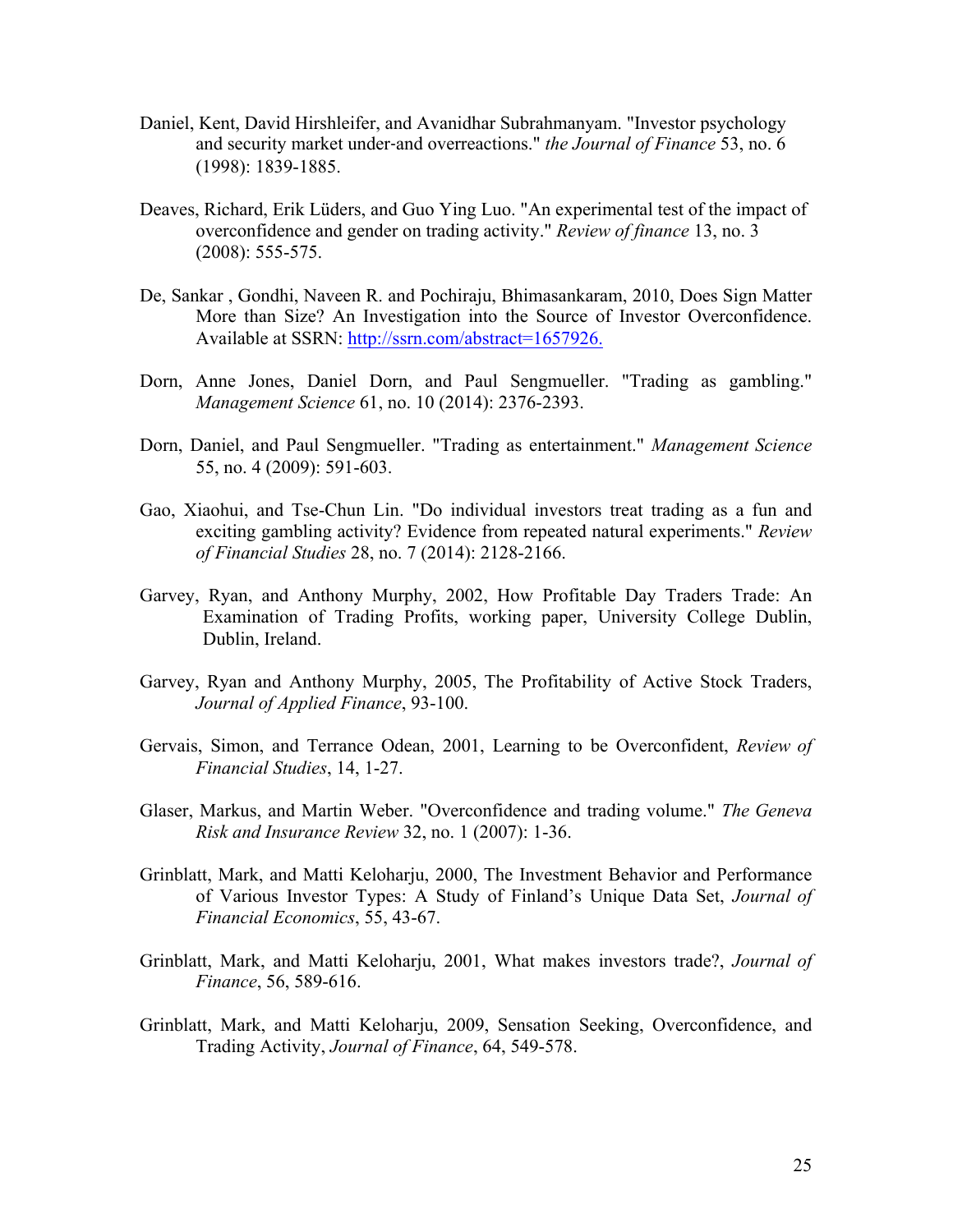- Harris, Jeffrey H., and Paul H. Schultz, 1998, The Trading Profits of SOES Bandits, *Journal of Financial Economics*, 50, 39-62.
- Hong, Harrison, and Marcin Kacperczyk, 2009, The Price of Sin: The Effects of Social Norms on Markets, *Journal of Financial Economics,* 93, 15-36.
- Kaniel, Ron, Gideon Saar, and Sheridan Titman, 2008, Individual investor trading and stock returns. *Journal of Finance*, 63, 273–310.
- Kelley, Eric, and Paul Tetlock, 2013, How Wise Are Crowds? Insights from Retail Orders and Stock Returns, *Journal of Finance*, 68, 1229-1265.
- Kumar, Alok, 2009, Who Gambles in the Stock Market, *Journal of Finance*, 64, 1889- 1933.
- Linnainmaa, Juhani T., 2003, The Anatomy of Day Traders. AFA 2004 San Diego Meetings. Available at SSRN: http://ssrn.com/abstract=472182 or doi:10.2139/ssrn.472182
- Linnainmaa, Juhani T., 2005, The Individual Day Trader, 2005, UCLA working paper.
- Linnainmaa, Juhani T., 2011, Why Do (Some) Households Trade So Much?, *The Review of Financial Studies*, 24, 1630-1666.
- Lubensky, Dmitry, Learning from Speculating and the No Trade Theorem (January 6, 2017). Available at SSRN: https://ssrn.com/abstract=2049580.
- Mahani and Bernhardt, 2007, Financial Speculators' Underperformance: Learning, Self-Selection, and Endogenous Liquidity, *Journal of Finance*, 62, 1313-1340.
- Nicolosi, Gina, Peng, Liang, and Ning Zhu, 2009, Do Individual Investors Learn from Their Trading Experience?, *Journal of Financial Markets*, 12, 317-336.
- Odean, Terrance, 1998, Volume, Volatility, Price, and Profit When All Traders Are above Average, *Journal of Finance*, 53, 1887-1934.
- Odean, Terrance, 1999, Do Investors Trade too Much?, *American Economic Review*, 89, 1279-1298.
- Seasholes, Mark and Guojun Wu, 2007, Predictable Behavior, Profits, and Attention, *Journal of Empirical Finance*, 14, 590-610.
- Seru, Amit, Shumway, Tyler, and Noah Stoffman, 2010, Learning by Trading, *Review of Financial Studies*, 23, 705-739.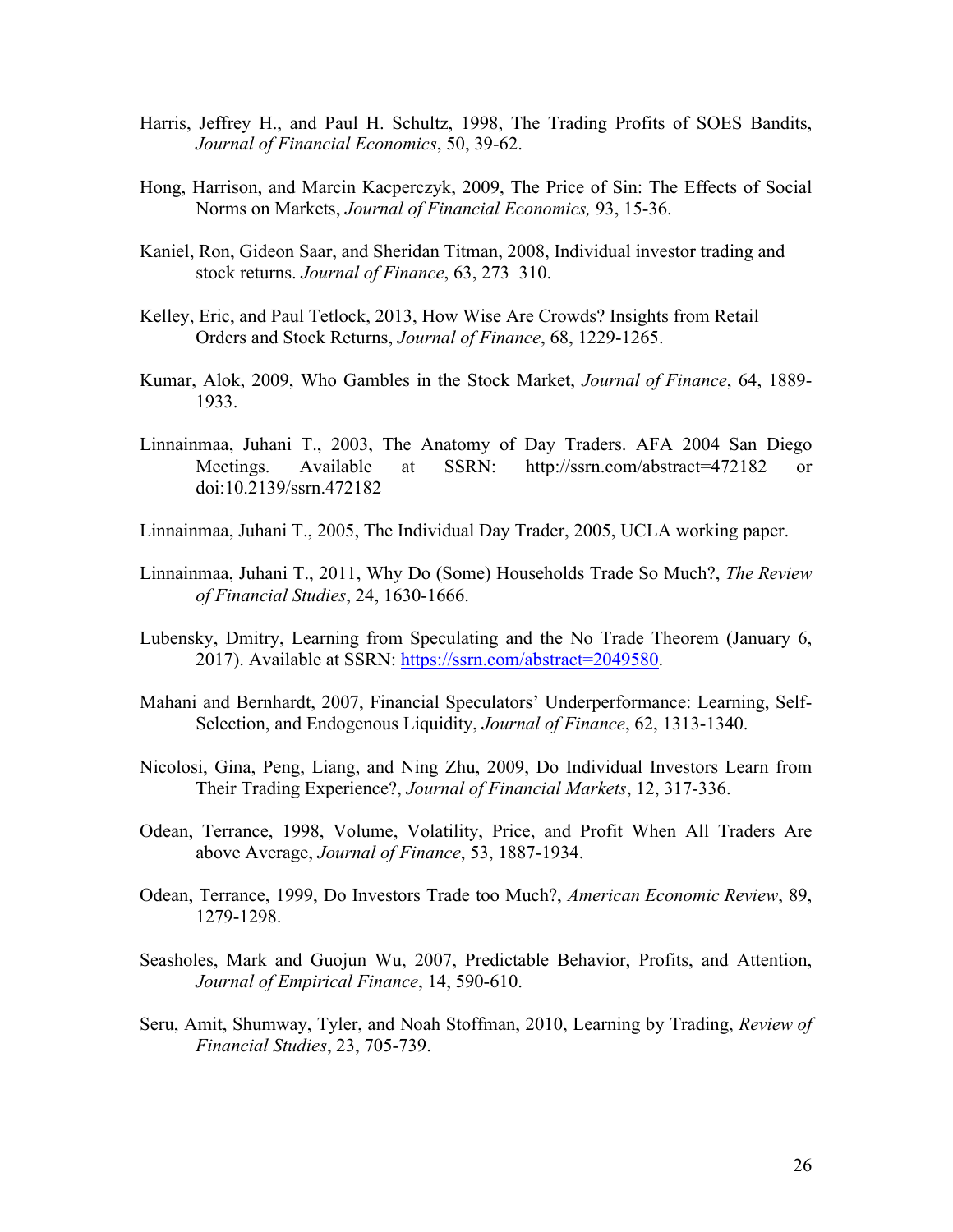Statman, Meir, 2004, What Do Investors Want?, *Journal of Portfolio Management*, 153- 161.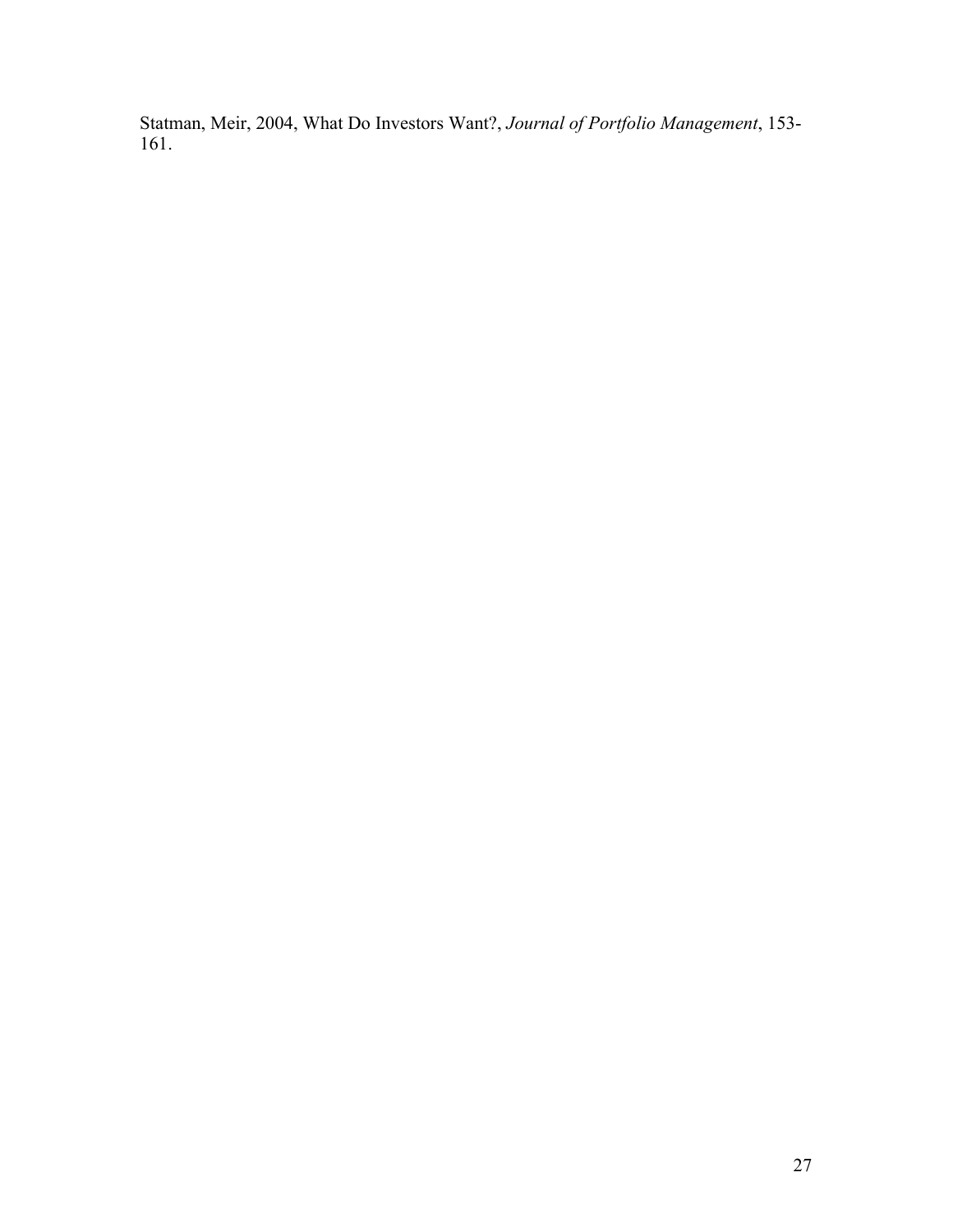#### APPENDIX: Details of Return and Profit Calculations

We calculate the intraday return from day trading on day t for a particular group (g) of investors weighted by the value of investors' trades:

$$
r_{gt} = \frac{\sum_{i} \sum_{j} (S_{ijt}^{L} - B_{ijt}^{L}) + (S_{ijt}^{S} - B_{ijt}^{S})}{\sum_{i} \sum_{j} (B_{ijt}^{L} + S_{ijt}^{S})},
$$
\n(A1)

where *B* and *S* denote the value of buys and sells (with superscripts L and S for long and short transactions, respectively) on day *t* in stock *i* by investor *j*. For long positions, the sales value  $(S_{ij}^L)$  is the value based on the actual transaction price or the closing price if the long position is not closed out prior to the end of trading. For short positions, the purchase value  $(B_{ij}^S)$  is the value based on the actual transaction price or the closing price if the short position is not closed out prior to the end of trading. The numerator in equation A1 is the intraday gross profit of trader *i* on day *t*. €  $\ddot{\phantom{0}}$ 

Consider a concrete example where an investor buys a stock for \$100 and sells later in the day for \$102. On the same day, the investor shorts a stock (the same stock or a different stock) for \$100 and later covers the short with a purchase at \$97. The investor makes profits of  $$5 = (102-100) + (100-97)$ . We scale the dollar profits by the total value of the opening positions,  $$200 = $100 + $100$ . Thus, we assume the investor put \$200 of capital at risk and earned an intraday return of  $$5/\$200 = 2.5\%$ . This is an accurate representation of the returns if the investor trades in parallel (i.e., both positions are open at the same time). For investors who trade sequentially, we correctly calculate dollar profits of \$5, but the capital at risk would be \$100 rather than \$200 as the \$100 would be deployed sequentially. Thus, we always estimate the correct sign of returns, but for day traders who trade sequentially our return estimates are biased toward zero. In addition, we do not know the extent to which traders use leverage, which would increase the magnitude of returns for both gains and losses, but again the sign of the gains and losses would be the same as those in our calculations. In summary, the sign of the day trading returns that we calculate is accurate, though the magnitudes may differ because of sequential trading or the use of leverage.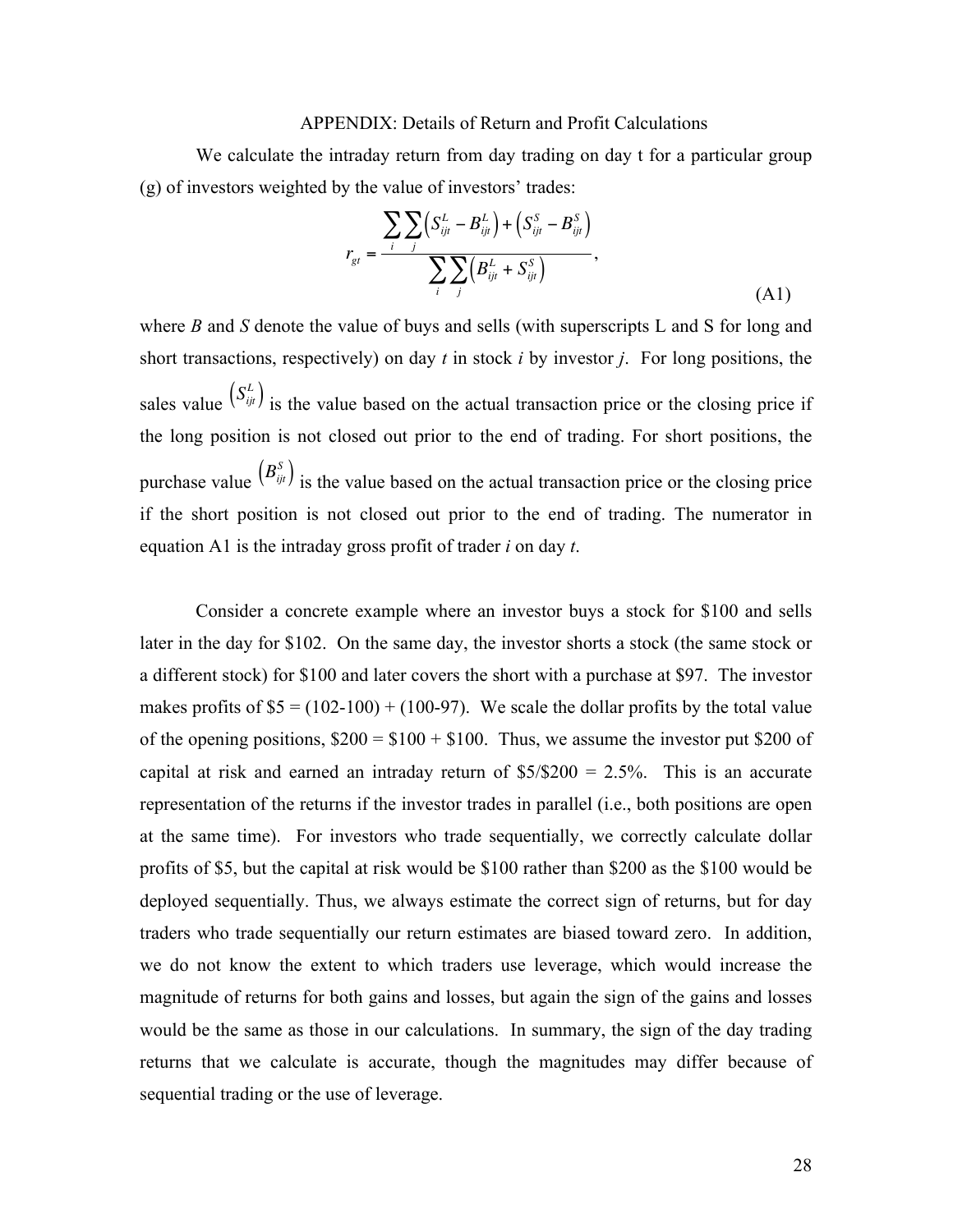When we calculate net returns and net profits, we deduct a 5 bps commission for all trades (10 bps round-trip commission) and a 30 bps transaction tax for sales. Put differently, buys cost 5 bps  $(C_b)$  and sells cost 35 bps  $(C_s)$ . We also increase the capital requirements to reflect the total cost of the opening positions:

$$
r_{gt}^{net} = \frac{\sum_{i} \sum_{j} (S_{ijt}^{L} - B_{ijt}^{L}) + (S_{ijt}^{S} - B_{ijt}^{S}) - c_{b} * (B_{ijt}^{L} + B_{ijt}^{S}) - c_{s} (S_{ijt}^{L} + S_{ijt}^{S})}{\sum_{i} \sum_{j} (B_{ijt}^{L} + S_{ijt}^{S}) + c_{b} B_{ijt}^{L} + c_{s} S_{ijt}^{S}},
$$
(A2)

Continuing our example from above, the net return for the tradeer would be:  
\n
$$
\frac{(102-100)+(100-97)-0.0005(100+97)-0.0035(102+100)}{(100+100)+0.0005*100+0.0035*100} = \frac{4.19}{200.40} = 2.09\%
$$

Note the net return (2.09%) is roughly 40 bps (the total round-trip trading costs of 10bps in commissions and 30 bps in transaction tax) less than the gross return (2.50%). The shortfall is slightly greater than 40 bps because we also increase the capital required to open the positions. The numerator in equation A2 is the intraday net profit of trader *i* on day *t*.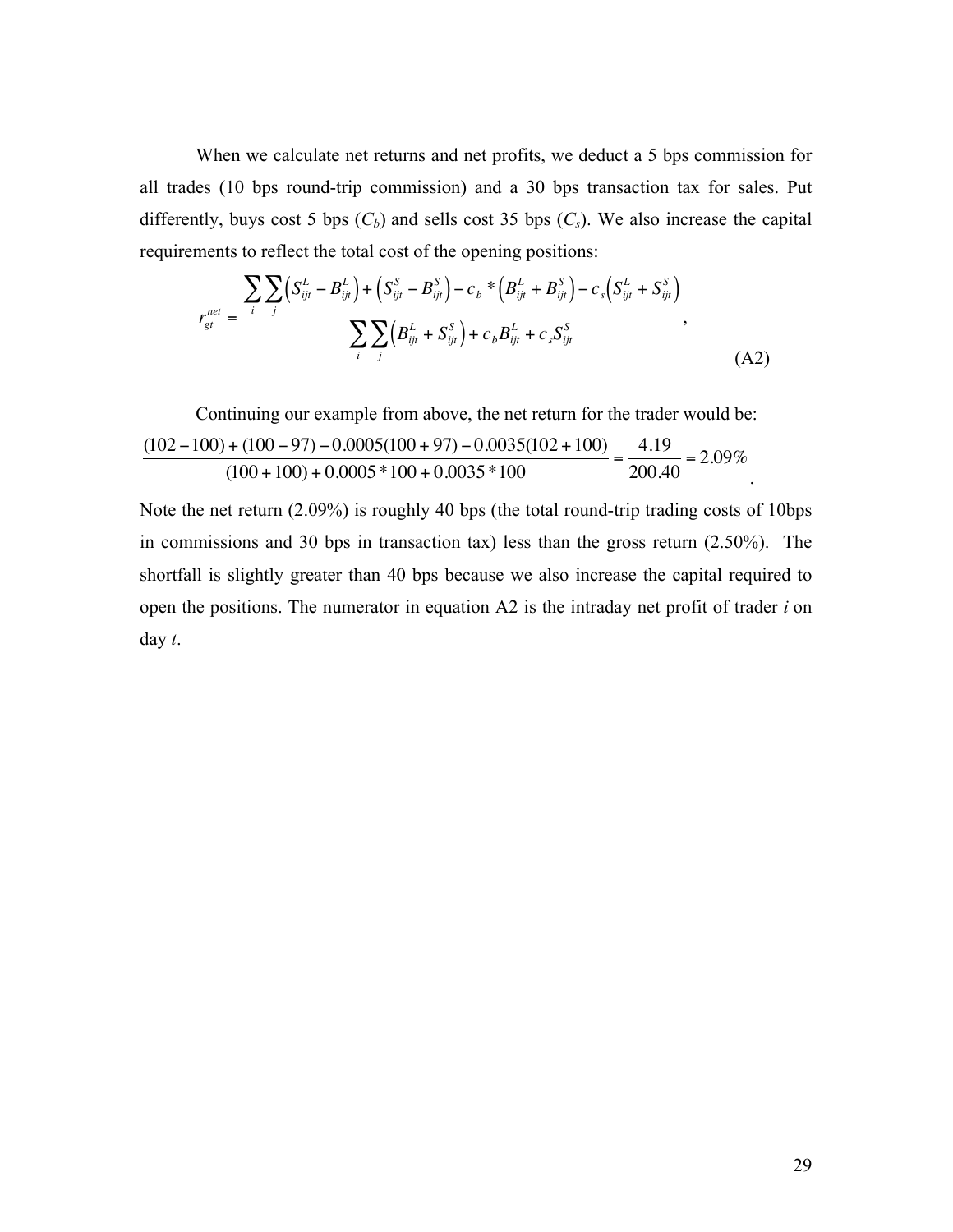#### **Table 1. Gross and Net Abnormal Intraday Returns from Day Trading: 1992 to 2006**

This table presents the daily percentage alpha from aggregate day trading of day traders. Day trading is defined as round-trip trades by the same stock/investor/day. Each day all investor's trades are included in this analysis if the trader made at least one day trade in the calendar month. The alphas are estimated using the following calendar time regression of daily returns:  $(Rpt-Rft)=\alpha_p+\beta_p(Rmt-Rft)+\epsilon_{pt}$ , where Rpt, Rmt, and Rft are the portfolio return, market return, and risk-free return (respectively). The gross day trading return is calculated from daily roundtrip trades plus the intraday returns on open trades; an open trade is a trade made during the day that results in an outstanding position at the close of the day. The net day trading return assumes a 10 bps round-trip commission and a 30 bps transaction tax on sales.

|           | Gross                   |          | <b>Net</b>              |          |      |        |
|-----------|-------------------------|----------|-------------------------|----------|------|--------|
|           | $\alpha$ <sup>(%)</sup> | t-stat   | $\alpha$ <sup>(%)</sup> | t-stat   | Beta | $R-Sq$ |
| All Years | $-0.070$                | $-10.20$ | $-0.239$                | $-34.78$ | 0.26 | 43%    |
| 1992      | 0.018                   | 0.57     | $-0.091$                | $-2.91$  | 0.37 | 49%    |
| 1993      | $-0.089$                | $-3.40$  | $-0.206$                | $-7.80$  | 0.33 | 59%    |
| 1994      | $-0.119$                | $-5.03$  | $-0.275$                | $-11.65$ | 0.32 | 58%    |
| 1995      | $-0.047$                | $-2.18$  | $-0.221$                | $-10.23$ | 0.24 | 45%    |
| 1996      | $-0.088$                | $-4.90$  | $-0.245$                | $-13.58$ | 0.26 | 48%    |
| 1997      | $-0.089$                | $-3.27$  | $-0.271$                | $-10.00$ | 0.26 | 39%    |
| 1998      | $-0.067$                | $-3.13$  | $-0.256$                | $-11.99$ | 0.21 | 43%    |
| 1999      | $-0.053$                | $-1.91$  | $-0.224$                | $-8.04$  | 0.25 | 42%    |
| 2000      | $-0.007$                | $-0.18$  | $-0.190$                | $-5.23$  | 0.23 | 36%    |
| 2001      | $-0.088$                | $-2.43$  | $-0.279$                | $-7.68$  | 0.24 | 37%    |
| 2002      | $-0.104$                | $-3.47$  | $-0.289$                | $-9.67$  | 0.23 | 39%    |
| 2003      | $-0.100$                | $-4.39$  | $-0.280$                | $-12.34$ | 0.22 | 38%    |
| 2004      | $-0.062$                | $-2.51$  | $-0.244$                | $-9.90$  | 0.22 | 39%    |
| 2005      | $-0.087$                | $-5.00$  | $-0.280$                | $-16.23$ | 0.28 | 41%    |
| 2006      | $-0.089$                | $-4.07$  | $-0.277$                | $-12.82$ | 0.26 | 38%    |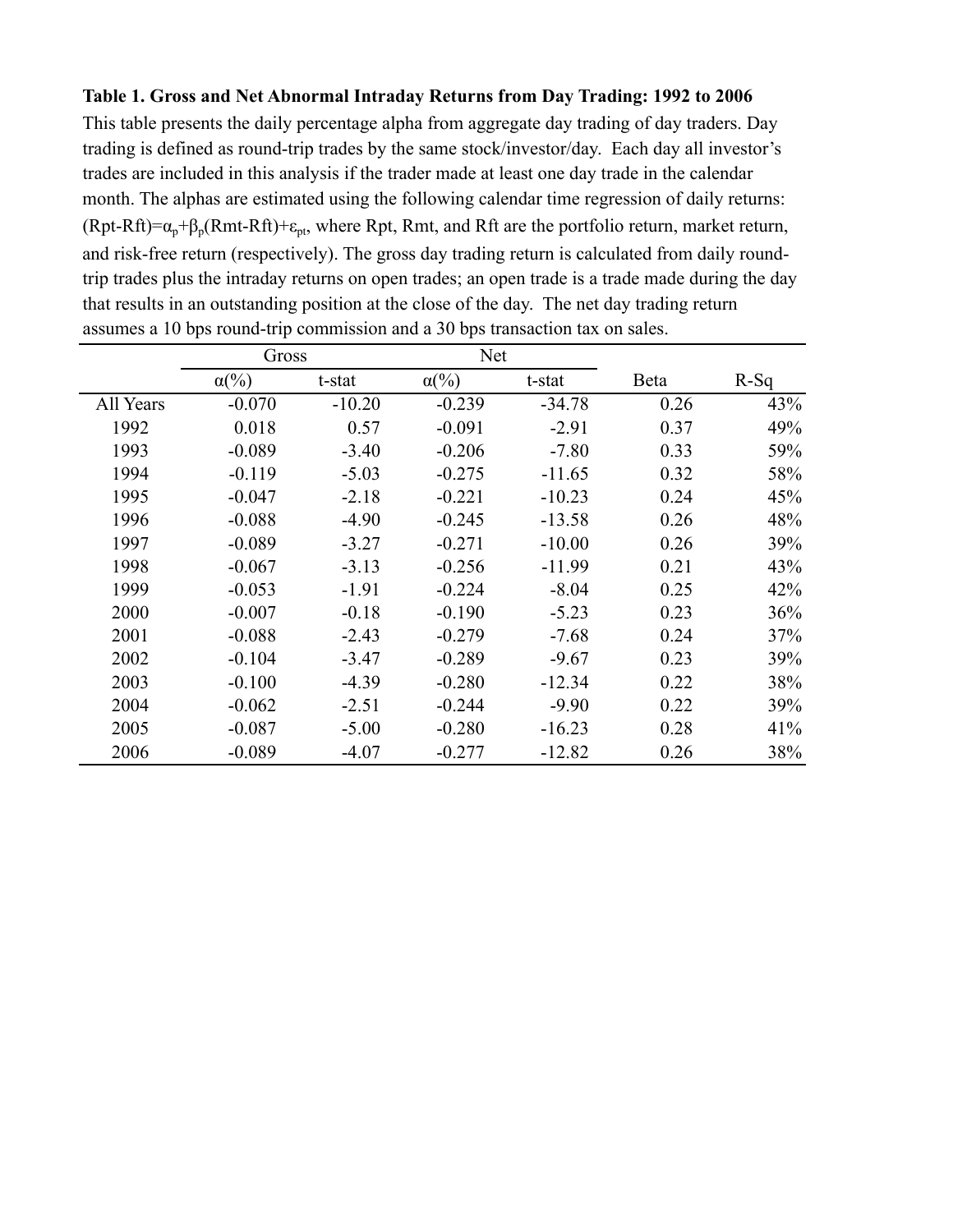### **Table 2. Quitting Day Trading Conditional on Experience and Past Profitability**

Day trading is defined as round-trip trades by the same stock/investor/day. In panel A, we present the percentage of traders who day trade in month t-1 but not in month t. In Panel B, we present percentage of traders who day trade in month t-1 but not in months t through t+11 We sort traders on experience (rows) and profitability (columns). Experience is the number of previous days on which a trader has day traded through month t-1. Only traders with 10 or more days of day trading experience are included. Profitable day traders are those with mean daily intra-day returns that are positive through month t-1. The analyses begin in 1993 and exclude traders who day traded in 1992. N is the number of trader/month observations.

|                                                                                               | Unprofitable Traders |           |        | Profitable Traders |            | t-statistic |  |  |
|-----------------------------------------------------------------------------------------------|----------------------|-----------|--------|--------------------|------------|-------------|--|--|
| Experience $(X)$                                                                              |                      |           |        |                    | Difference | (difference |  |  |
| Partition                                                                                     | Mean                 | N         | Mean   | N                  | in Means   | in means)   |  |  |
| Panel A. Percentage of Day Traders who Day Trade in Month t-1 but do not Day Trade in Month t |                      |           |        |                    |            |             |  |  |
| $10 d \leq X \leq 50 d$                                                                       | 43.19%               | 5,578,277 | 41.98% | 540,228            | $1.21\%$   | 17.19       |  |  |
| 50 d $\leq$ X $\leq$ 100 d                                                                    | 29.82%               | 2,460,476 | 27.08% | 154,435            | 2.73%      | 23.41       |  |  |
| $100 d \leq X \leq 200 d$                                                                     | 22.47%               | 2,018,002 | 20.06% | 123,009            | 2.41%      | 20.45       |  |  |
| $200 d \leq X \leq 400 d$                                                                     | 15.95%               | 1,344,396 | 13.67% | 90,711             | 2.28%      | 19.27       |  |  |
| 400 d $\leq$ X                                                                                | 9.30%                | 832,988   | 7.58%  | 81,713             | 1.72%      | 17.54       |  |  |
| Panel B. Percentage of Day Traders who Day Trade in Month t-1 but not in Months t to $t+11$   |                      |           |        |                    |            |             |  |  |
| $10 d \leq X \leq 50 d$                                                                       | 11.73%               | 5,578,277 | 11.41% | 540,228            | $0.33\%$   | 7.18        |  |  |
| $50 d \leq X \leq 100 d$                                                                      | $6.55\%$             | 2,460,476 | 5.43%  | 154,435            | 1.12%      | 18.73       |  |  |
| 100 d $\leq$ $X$ < 200 d                                                                      | $4.62\%$             | 2,018,002 | 3.65%  | 123,009            | 0.98%      | 17.61       |  |  |
| $200 d \leq X \leq 400 d$                                                                     | $3.24\%$             | 1,344,396 | 2.43%  | 90,711             | 0.81%      | 15.18       |  |  |
| 400 d $\leq$ X                                                                                | 2.05%                | 832,988   | 1.58%  | 81,713             | 0.47%      | 10.20       |  |  |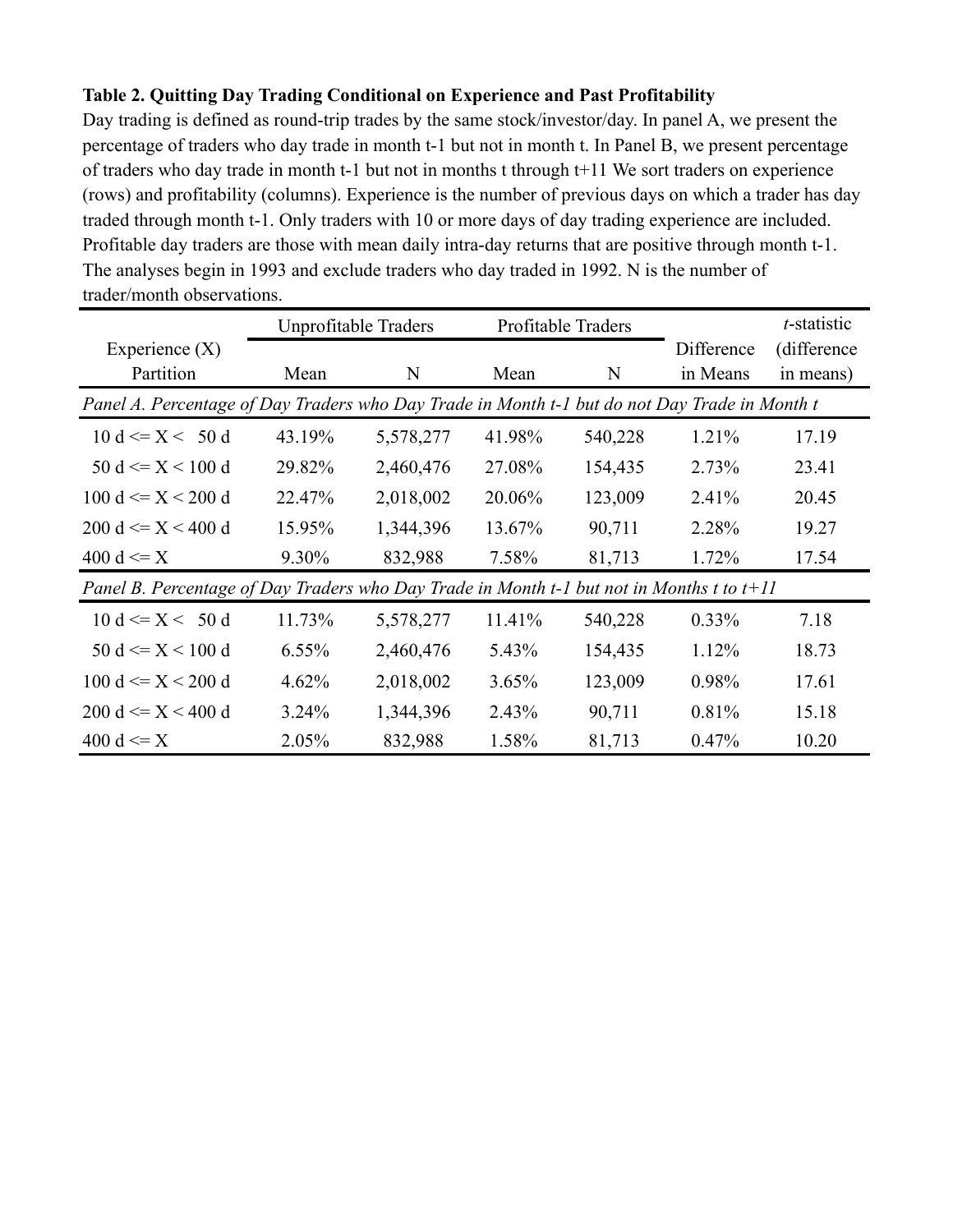### **Table 3. The Calendar Time Performance of Day Traders conditional on Prior Year's Day Trading Experience and Profitability**

Day Traders are grouped based upon how many days they engaged in day trading and whether their intraday returns were profitbale during the previous 365 days. The alphas are estimated using the following calendar time regression of intraday daily returns:  $(Rpt - Rft) = \alpha p + \beta p(Rmt - Rft) + \epsilon pt$ , where Rpt, Rmt, and Rft are the portfolio return, market return, and riskfree return (respectively). The gross day trading return is calculated from daily round-trip trades plus the intraday returns on open trades; an open trade is a trade made during the day that results in an outstanding position at the close of the day. The net day trading return assumes a 10 bps round-trip commission and a 30 bps transaction tax on sales. "Day Trade / All Trade" is the fraction of the group's trading that is round-trip day trades. The last column presents the share of all day trading accounted for by each group.

| $#$ Days of<br>Day Trading                   | Gross                   |          | <b>Net</b>              |          |      |        |         | Day<br>Trades / | Share of<br>All Day<br>Trading |
|----------------------------------------------|-------------------------|----------|-------------------------|----------|------|--------|---------|-----------------|--------------------------------|
| Experience in                                |                         |          |                         |          |      |        | Average | All             | by                             |
| Previous Year                                | $\alpha$ <sup>(%)</sup> | t-stat   | $\alpha$ <sup>(%)</sup> | t-stat   | Beta | $R-Sq$ | Daily N | Trades          | Volume                         |
| Panel A. Previously Profitable Day Traders   |                         |          |                         |          |      |        |         |                 |                                |
| $0 d \leq X < 5 d$                           | $-0.066$                | $-7.64$  | $-0.140$                | $-16.26$ | 0.33 | 46%    | 14936   | 9.73%           | 7.81%                          |
| 6 d $\leq$ $X$ < 10 d                        | 0.001                   | 0.18     | $-0.107$                | $-14.57$ | 0.29 | 46%    | 2110    | 18.90%          | 2.12%                          |
| 11 d $\leq$ $X$ < 20 d                       | 0.053                   | 7.75     | $-0.070$                | $-10.32$ | 0.27 | 47%    | 1976    | 22.53%          | 2.50%                          |
| 21 d $\leq$ X $<$ 40 d                       | 0.120                   | 19.33    | $-0.019$                | $-3.14$  | 0.24 | 47%    | 1732    | 26.34%          | 2.90%                          |
| 41 d $\leq$ $X$ $<$ 80 d                     | 0.197                   | 35.39    | 0.035                   | 6.34     | 0.21 | 46%    | 1455    | 33.36%          | 3.20%                          |
| 80 d $\leq$ X                                | 0.333                   | 72.65    | 0.118                   | 26.03    | 0.17 | 45%    | 1724    | 50.52%          | 6.61%                          |
| Panel B. Previously Unprofitable Day Traders |                         |          |                         |          |      |        |         |                 |                                |
| 0 d $\leq$ $X \leq 5$ d                      | $-0.139$                | $-16.10$ | $-0.213$                | $-24.60$ | 0.33 | 46%    | 46078   | 8.95%           | 20.55%                         |
| 6 d $\leq$ X $<$ 10 d                        | $-0.167$                | $-20.75$ | $-0.270$                | $-33.60$ | 0.31 | 47%    | 9468    | 18.52%          | 6.81%                          |
| 11 d $\leq$ $X$ < 20 d                       | $-0.171$                | $-21.98$ | $-0.289$                | $-37.26$ | 0.31 | 47%    | 10335   | 23.99%          | 8.77%                          |
| 21 d $\leq$ X $<$ 40 d                       | $-0.171$                | $-23.05$ | $-0.310$                | $-41.83$ | 0.30 | 48%    | 10308   | 30.47%          | 10.47%                         |
| 41 d $\leq$ $X$ $<$ 80 d                     | $-0.166$                | $-23.71$ | $-0.332$                | $-47.56$ | 0.28 | 49%    | 9184    | 37.81%          | 11.34%                         |
| 80 d $\leq$ X                                | $-0.132$                | $-21.88$ | $-0.348$                | $-57.90$ | 0.25 | 50%    | 9639    | 50.72%          | 16.91%                         |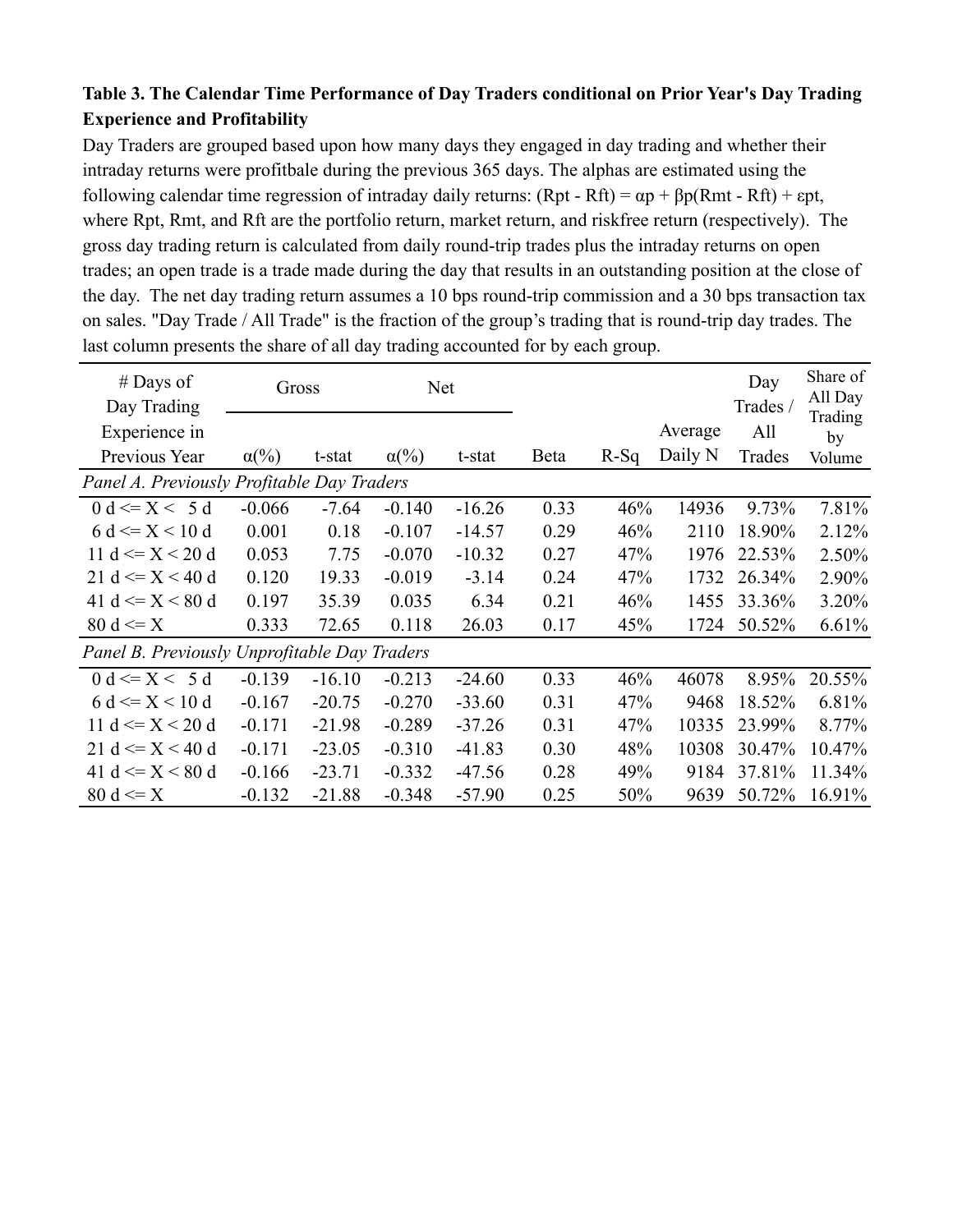

**Figure 1. Day Trading as a Percent of Total Volume and Number of Individual Day Traders** The figure presents the 12-month moving average for (1) the number of individual investors who engage in day trading and (2) day trading as a percent of total trading volume.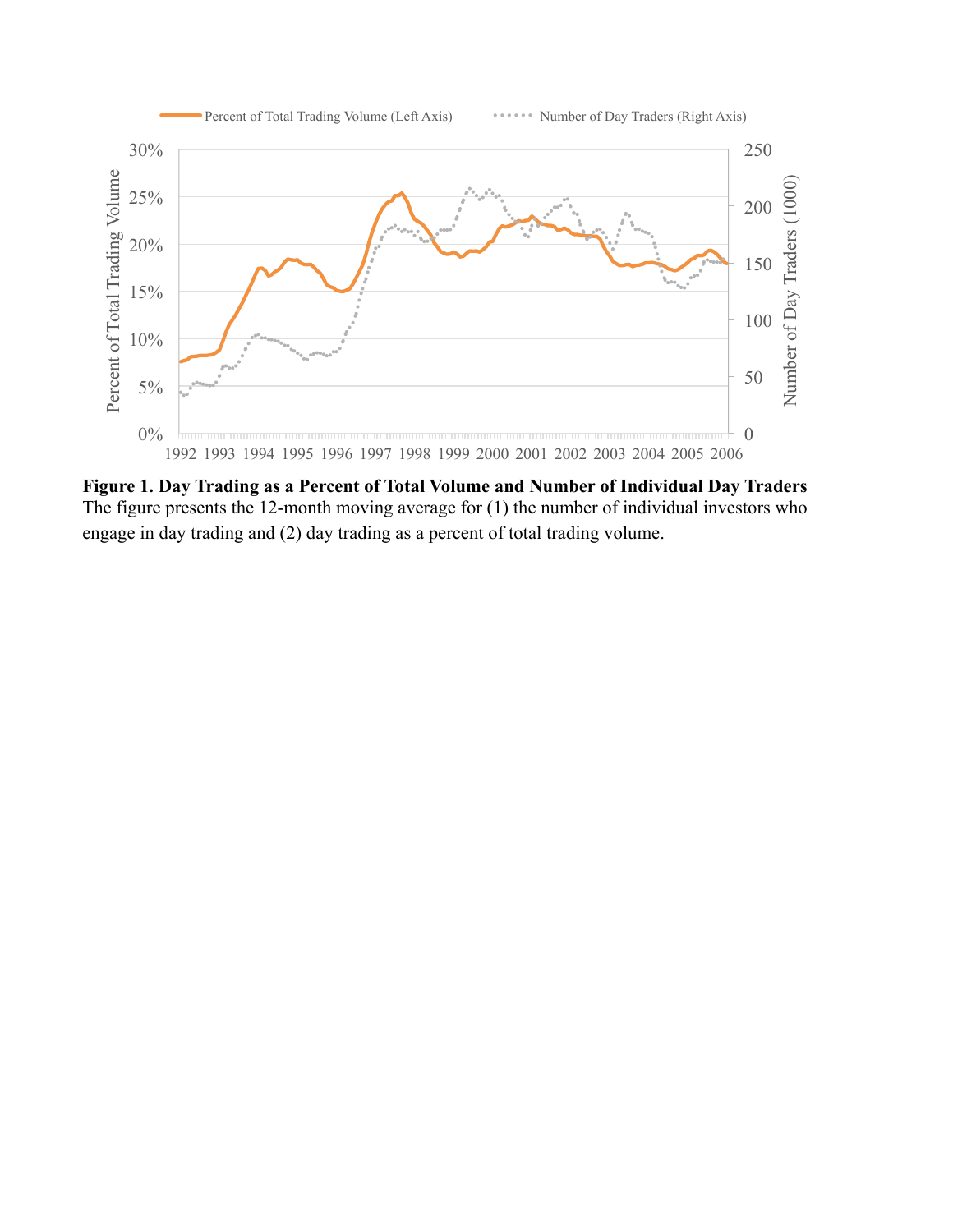

### **Figure 2. Day Trader Survival Function**

Observations are monthly. Entry in month 0 is defined as the month when a day trader has 10 or more days of day trading. Quitting (the failure event) is defined as the first month in which we observe no day trading in 12 consecutive months.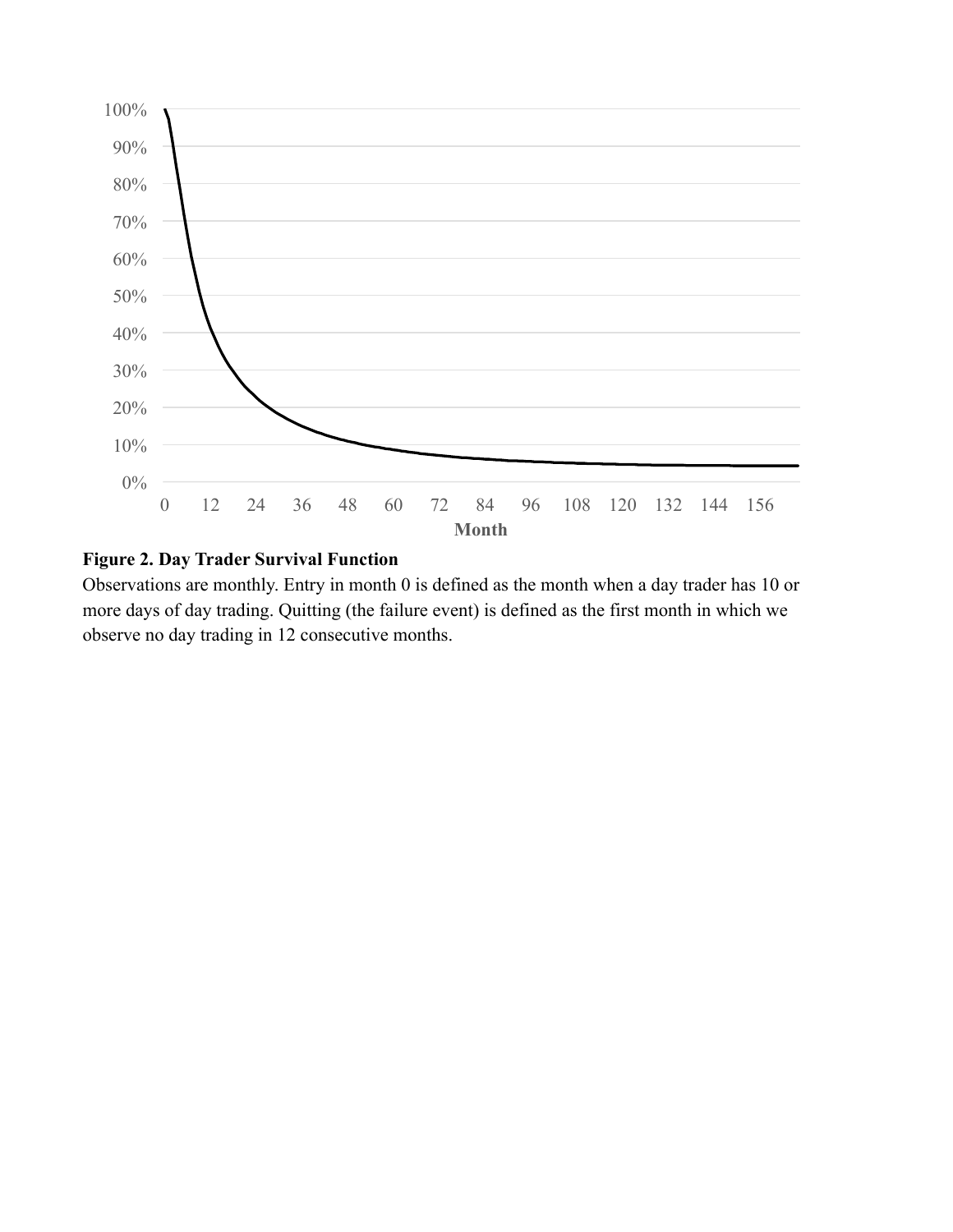

# Figure 3. Hazard Ratio for Quitting Day Trading Conditional on Past Performance, 1993-2005. Observations are monthly and exclude traders who day traded in 1992 or started in 2006. Entry in month 0 is defined as the month when a day trader has 10 or more days of day trading. Quitting (the failure event) is defined as the first month in which we observe no day trading in 12 consecutive months. The figure reports the hazard ratio for quitting (solid line) and the 95% confidence interval (dashed lines) for different return categoreis relative to the default category of (0,5] basis points (bps) where the hazard ratio is equal to one by construction. Mean net intraday return range is the investor's average daily return on days with trades from the first month of day trading to the end of the prior month.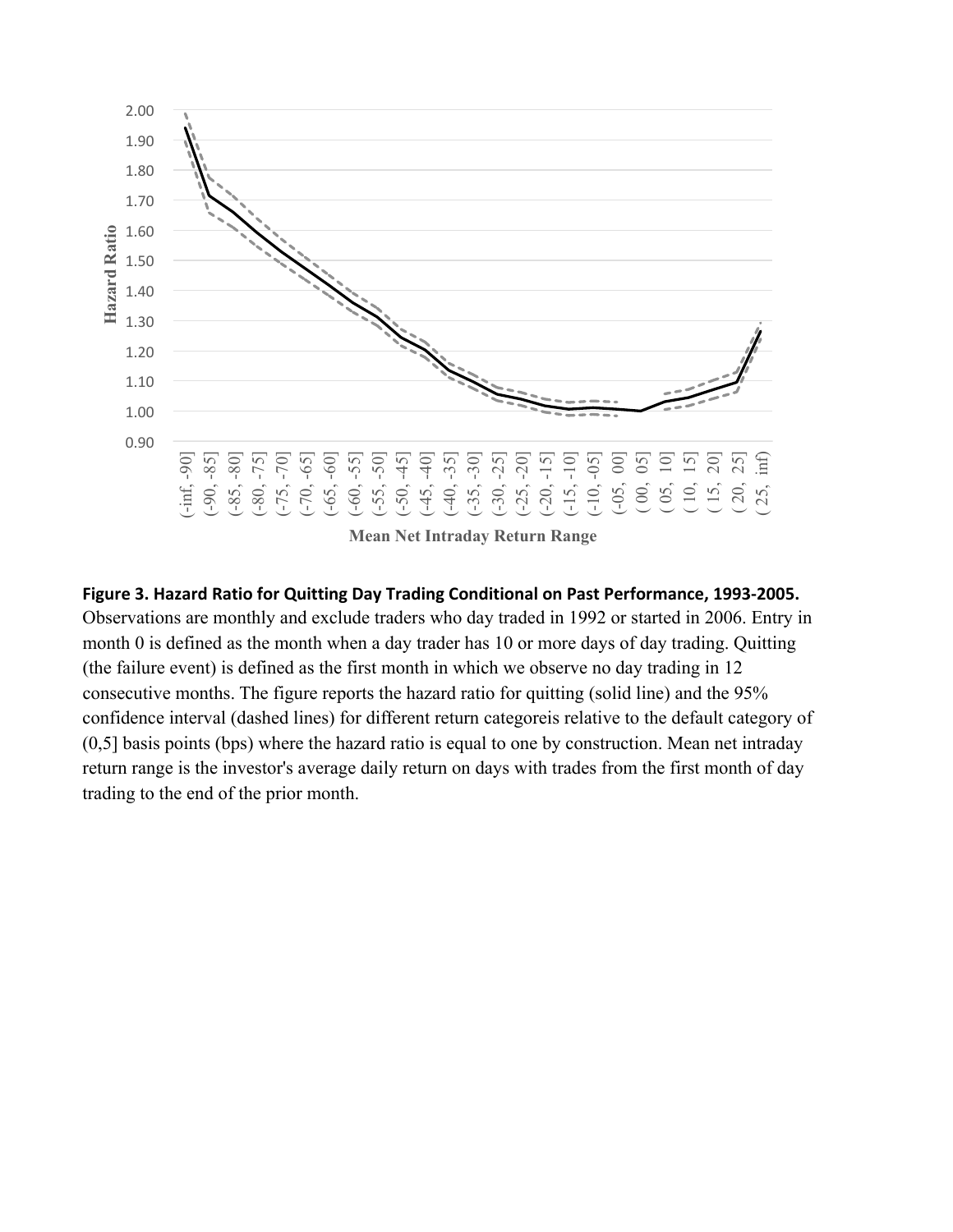

**Figure 4. Day Trading by Novice, Profitable, and Unprofitable Day Traders** Novice day traders are those with less than 10 days of day trading.